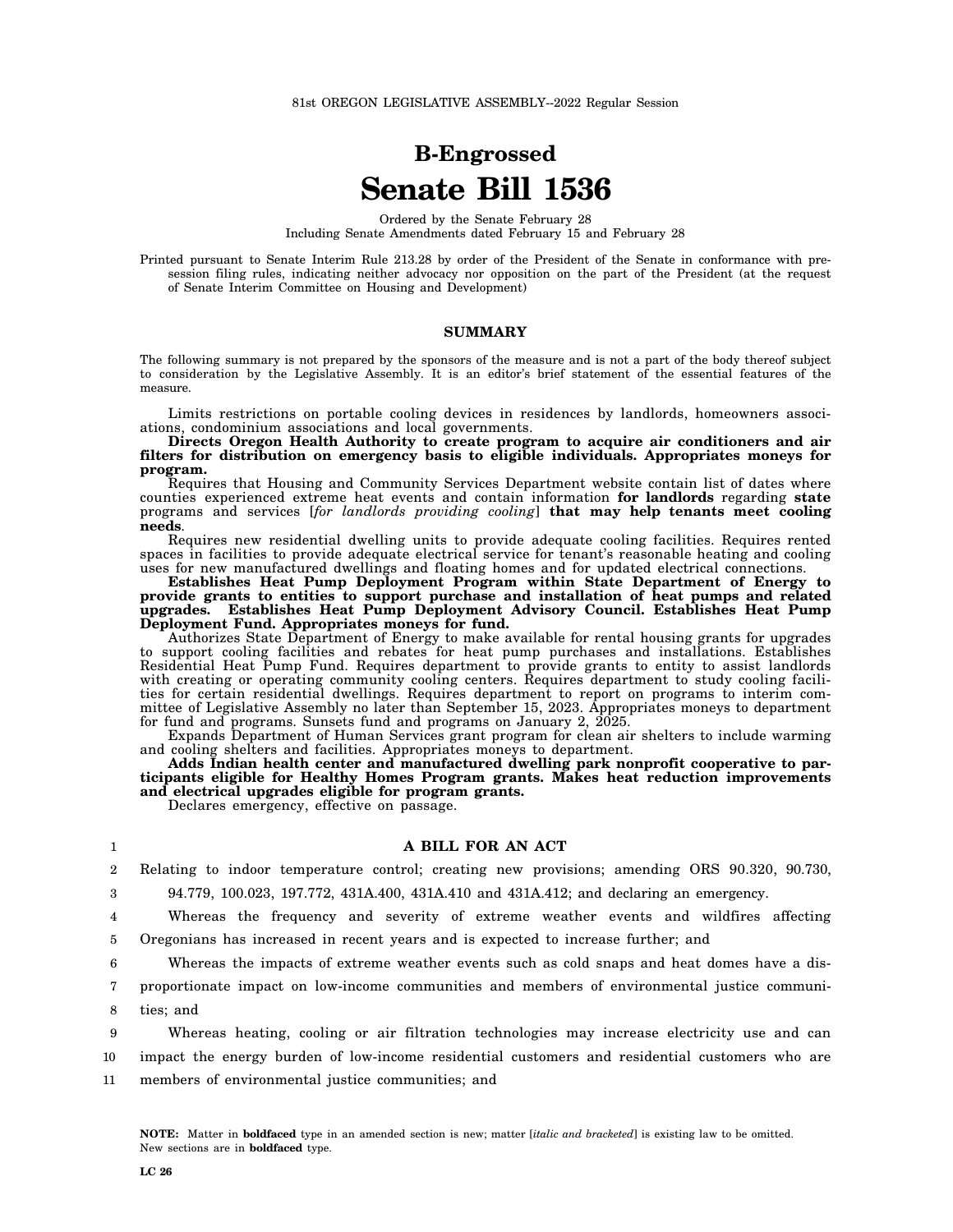| 1      | Whereas energy efficient air conditioners and heat pumps and other energy burden mitigation    |
|--------|------------------------------------------------------------------------------------------------|
| 2      | measures can save renters and homeowners money on utility bills and improve the comfort and    |
| 3      | habitability of dwellings; now, therefore,                                                     |
| 4      | Be It Enacted by the People of the State of Oregon:                                            |
| 5      |                                                                                                |
| 6      | PORTABLE COOLING DEVICES                                                                       |
| 7      |                                                                                                |
| 8      | SECTION 1. Section 2 of this 2022 Act is added to and made a part of ORS chapter 90.           |
| 9      | SECTION 2. (1) As used in this section:                                                        |
| 10     | (a) "Extreme heat event" means a day on which National Weather Service of the Na-              |
| 11     | tional Oceanic and Atmospheric Administration has predicted or indicated that there exists     |
| 12     | a heat index of extreme caution for the county.                                                |
| 13     | (b) "Portable cooling device" includes air conditioners and evaporative coolers, including     |
| 14     | devices mounted in a window or that are designed to sit on the floor but not including de-     |
| 15     | vices whose installation or use requires alteration to the dwelling unit.                      |
| 16     | (2) A landlord may not prohibit or restrict a tenant from installing or using a portable       |
| 17     | cooling device of the tenant's choosing, unless:                                               |
| 18     | (a) The installation or use of the device would:                                               |
| 19     | (A) Violate building codes or state or federal law;                                            |
| 20     | (B) Violate the device manufacture's written safety guidelines for the device;                 |
| 21     | (C) Damage the premises or render the premises uninhabitable; or                               |
| 22     | (D) Require amperage to power the device that cannot be accommodated by the power              |
| 23     | service to the building, dwelling unit or circuit;                                             |
| 24     | (b) If the device would be installed in a window:                                              |
| 25     | (A) The window is a necessary egress from the dwelling unit;                                   |
| 26     | (B) The device would interfere with the tenant's ability to lock a window that is acces-       |
| 27     | sible from outside;                                                                            |
| 28     | (C) The device requires the use of brackets or other hardware that would damage or void        |
| 29     | the warranty of the window or frame, puncture the envelope of the building or otherwise        |
| 30     | cause significant damages;                                                                     |
| 31     | (D) The restrictions require that the device be adequately drained to prevent damage to        |
| $32\,$ | the dwelling unit or building; or                                                              |
| 33     | (E) The restrictions require that the device be installed in a manner that prevents risk       |
| 34     | of falling; or                                                                                 |
| 35     | (c) The restrictions require that the device be:                                               |
| 36     | (A) Installed or removed by the landlord or landlord's agent;                                  |
| 37     | (B) Subject to inspection or servicing by the landlord or landlord's agent; or                 |
| 38     | (C) Removed from October 1 through April 30.                                                   |
| 39     | (3) A landlord may not enforce a restriction on portable cooling devices against a tenant      |
| 40     | allowed under subsection (2) of this section unless the restrictions are in writing and deliv- |
| 41     | ered to the tenant. The written restrictions must include whether the landlord intends to      |
| 42     | operate, whenever there is an extreme heat event for the county of the premises, one or        |
| 43     | more community cooling spaces available to the tenant that are located on or near the          |
| 44     | premises and that maintain a temperature of not higher than 80 degrees Fahrenheit.             |
| 45     | (4) A landlord is immune from liability for any claim for damages, injury or death caused      |
|        |                                                                                                |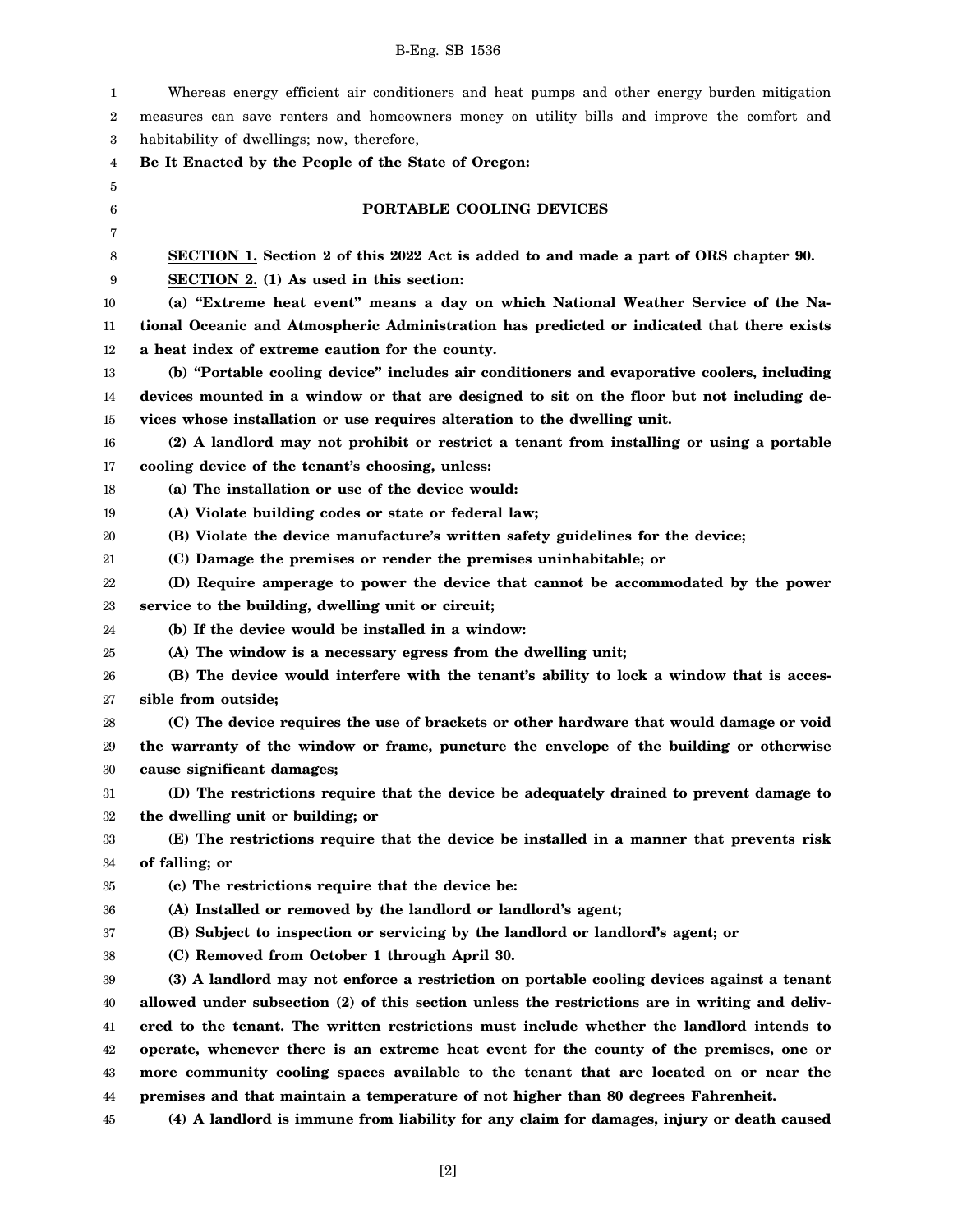1 **by a portable cooling device installed by the tenant.**

2 3 4 5 6 **(5) A landlord who must limit portable cooling devices for a building under subsection (2)(a)(D) of this section shall prioritize allowing the use of devices for individuals who require a device to accommodate a disability. A landlord is not responsible for any interruption in electrical service that is not caused by the landlord, including interruptions caused by an electrical supply's inability to accommodate use of a portable cooling device.**

7 8 9 **(6) If a landlord issues a termination notice under ORS 90.392 or 90.630 based on a violation of a restriction regulating a portable cooling device allowed under subsection (2) of this section:**

10 11 **(a) On each day that there is an extreme heat event for the county of the premises, the notice period described in ORS 90.392 (3), (4), (5) or (6) or 90.630 (1), (3) or (6) does not run.**

12 **(b) The termination notice must state:**

13 **(A) The deadline of a cure period designated in the notice, if any;**

14 15 **(B) That the date of termination specified in the notice will be extended by one day for each day that there is an extreme heat event for the county of the premises; and**

16 17 **(C) That information regarding days with an extreme heat event can be found on the website for the Housing and Community Services Department.**

18

**SECTION 3.** ORS 94.779 is amended to read:

19 20 21 94.779. (1) A provision of a planned community's governing document or landscaping or architectural guidelines that imposes irrigation requirements on an owner or the association is void and unenforceable while any of the following is in effect:

22 23 (a) A declaration by the Governor that a severe, continuing drought exists or is likely to occur in a political subdivision within which the planned community is located;

24 25 (b) A finding by the Water Resources Commission that a severe, continuing drought exists or is likely to occur in a political subdivision within which the planned community is located;

26 27 (c) An ordinance adopted by the governing body of a political subdivision within which the planned community is located that requires conservation or curtailment of water use; or

28 29 (d) A rule adopted by the association under subsection (2) of this section to reduce or eliminate irrigation water use.

30 31 32 (2) Notwithstanding any provision of a planned community's governing documents or landscaping or architectural guidelines imposing irrigation requirements on an owner or the association, an association may adopt rules that:

33 (a) Require the reduction or elimination of irrigation on any portion of the planned community.

34 35 (b) Permit or require the replacement of turf or other landscape vegetation with xeriscape on any portion of the planned community.

36 37 (c) Require prior review and approval by the association or its designee of any plans by an owner or the association to replace turf or other landscape vegetation with xeriscape.

38 39 40 (d) Require the use of best practices and industry standards to reduce the landscaped areas and minimize irrigation of existing landscaped areas of common property where turf is necessary for the function of the landscaped area.

41 42 43 (3) Except as provided in subsections (4) and (5) of this section, **if adopted on or after January 1, 2018,** the following provisions of a planned community's governing document are void and unenforceable:

44 45 (a) A provision that prohibits or restricts the use of the owner's unit or lot as the premises of an exempt family child care provider participating in the subsidy program under ORS 329A.500; or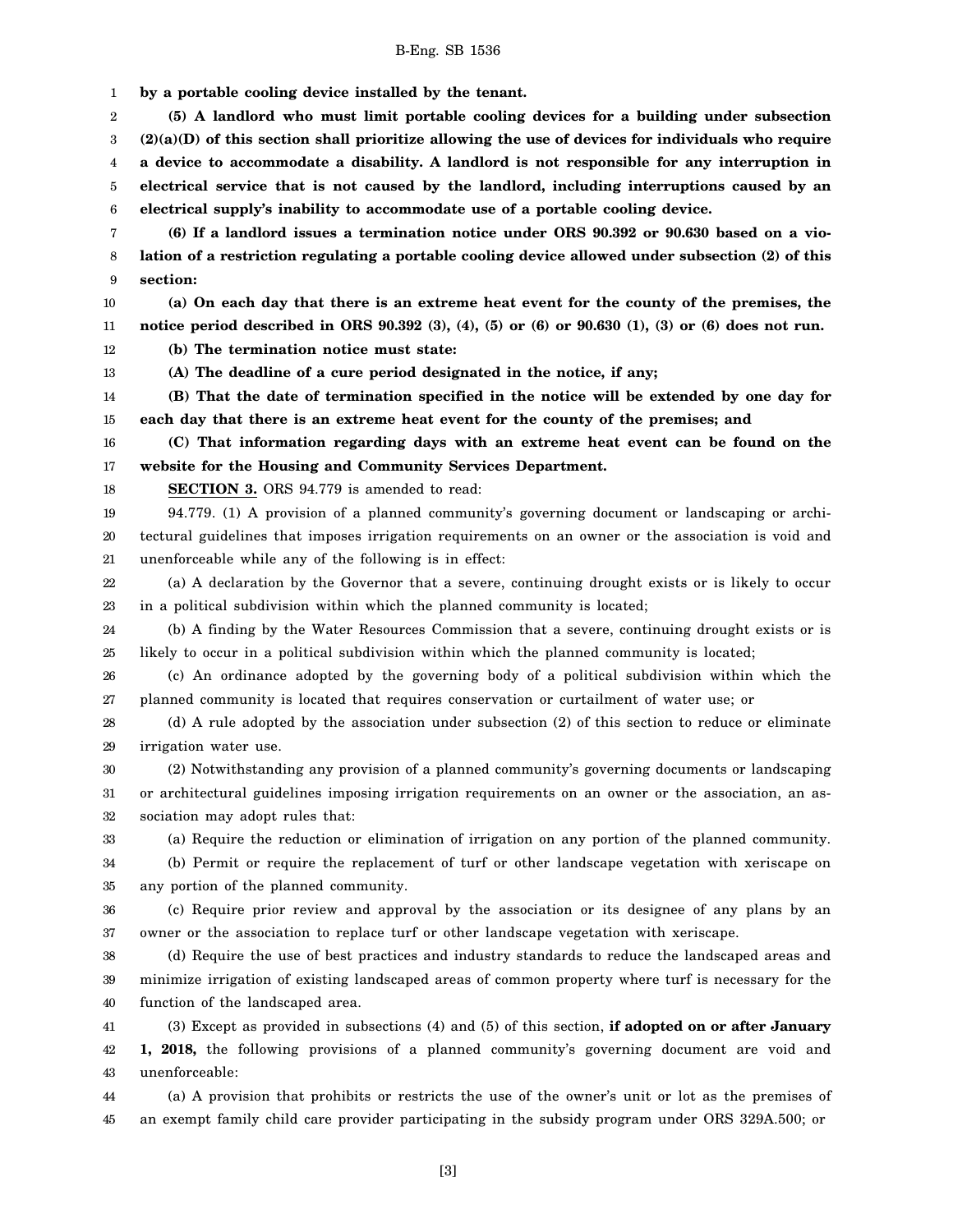1 2 3 4 5 6 7 8 9 10 11 12 13 14 15 16 17 18 19 20 21 22 23 24 25 26 27 28 29 30 31 32 33 34 35 36 37 38 39 40 41 42 43 44 45 (b) If the unit does not share a wall, floor or ceiling surface in common with another unit, a provision that prohibits or restricts the use of the owner's unit or lot as a certified or registered family child care home pursuant to ORS 329A.250 to 329A.450. (4) Subsection (3) of this section does not prohibit a homeowners association from adopting or enforcing a provision of the planned community's governing document that regulates parking, noise, odors, nuisance, use of common property or activities that impact the cost of insurance policies held by the planned community, provided the provision: (a) Is reasonable; and (b) Does not have the effect of prohibiting or restricting the use of a unit or lot as the premises of an exempt family child care provider participating in the subsidy program under ORS 329A.500 or as a certified or registered family child care home pursuant to ORS 329A.250 to 329A.450. (5)(a) Subsection (3) of this section does not apply to planned communities that provide housing for older persons. (b) As used in this subsection, "housing for older persons" has the meaning given that term in ORS 659A.421. **(6) A provision in a planned community's governing document that restricts or prohibits the installation or use of a portable cooling device, as defined in section 2 (1) of this 2022 Act, is void and unenforceable, unless: (a) The installation or use of the device would: (A) Violate building codes or state or federal law; or (B) Violate the device manufacture's written safety guidelines for the device; or (b) The restrictions are only to require that the device be removed from October 1 through April 30. SECTION 4.** ORS 100.023 is amended to read: 100.023. (1) A provision of a condominium's governing document or landscaping or architectural guidelines that imposes irrigation requirements on a unit owner or the association is void and unenforceable while any of the following is in effect: (a) A declaration by the Governor that a severe, continuing drought exists or is likely to occur in a political subdivision within which the condominium is located; (b) A finding by the Water Resources Commission that a severe, continuing drought exists or is likely to occur in a political subdivision within which the condominium is located; (c) An ordinance adopted by the governing body of a political subdivision within which the condominium is located that requires conservation or curtailment of water use; or (d) A rule adopted by the association under subsection (2) of this section to reduce or eliminate irrigation water use. (2) Notwithstanding any provision of a condominium's governing document or landscaping or architectural guidelines imposing irrigation requirements on a unit owner or the association, an association may adopt rules that: (a) Require the reduction or elimination of irrigation on any portion of the condominium. (b) Permit or require the replacement of turf or other landscape vegetation with xeriscape on any portion of the condominium. (c) Require prior review and approval by the association or its designee of any plans by a unit owner or the association to replace turf or other landscape vegetation with xeriscape. (d) Require the use of best practices and industry standards to reduce the landscaped areas and minimize irrigation of existing landscaped general common elements where turf is necessary for the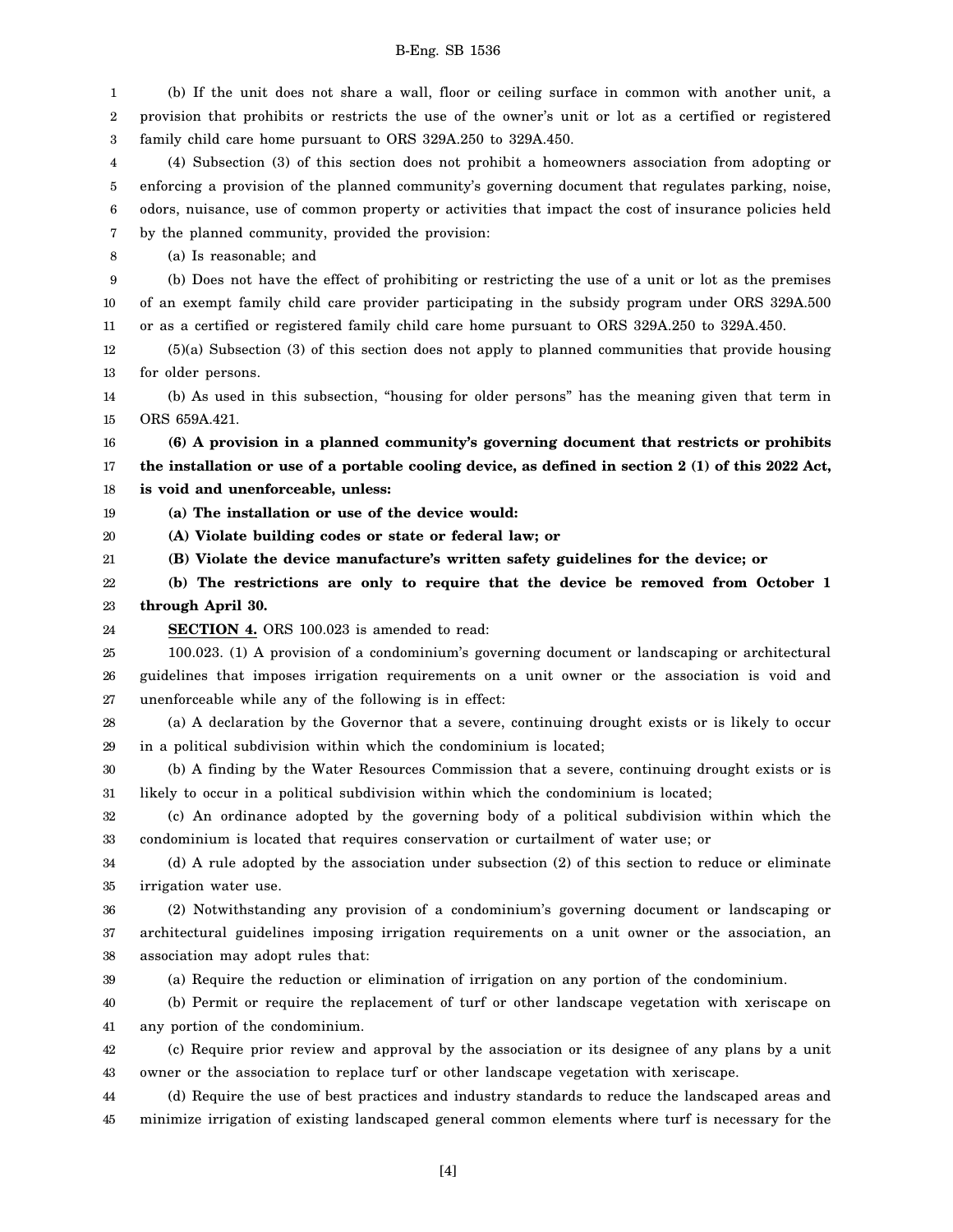1 function of the general common elements.

2 3 (3) Except as provided in subsections (4) and (5) of this section, **if adopted after January 1, 2018,** the following provisions of a condominium's governing document are void and unenforceable:

4 5 6 7 (a) A provision that prohibits or restricts the use of the unit owner's condominium unit or any limited common element designated for exclusive use by the occupants of the unit as the premises of an exempt family child care provider participating in the subsidy program under ORS 329A.500; or

8 9 10 11 (b) If the condominium unit does not share a wall, floor or ceiling surface in common with another unit, a provision that prohibits or restricts the use of the unit owner's condominium unit or any limited common element designated for exclusive use by the occupants of the unit as a certified or registered family child care home pursuant to ORS 329A.250 to 329A.450.

12 13 14 15 (4) Subsection (3) of this section does not prohibit an association of unit owners from adopting or enforcing a provision of the condominium's governing document that regulates parking, noise, odors, nuisance, use of common elements or activities that impact the cost of insurance policies held by the condominium, provided the provision:

16 (a) Is reasonable; and

17 18 19 (b) Does not have the effect of prohibiting or restricting the use of a unit as the premises of an exempt family child care provider participating in the subsidy program under ORS 329A.500 or as a certified or registered family child care home pursuant to ORS 329A.250 to 329A.450.

20 21 (5)(a) Subsection (3) of this section does not apply to condominiums that provide housing for older persons.

22 23 (b) As used in this subsection, "housing for older persons" has the meaning given that term in ORS 659A.421.

24 25 26 **(6) A provision in a condominium's governing document that restricts or prohibits the installation or use of a portable cooling device, as defined in section 2 (1) of this 2022 Act, is void and unenforceable, unless:**

27 **(a) The installation or use of the device would:**

28 **(A) Violate building codes or state or federal law;**

29 **(B) Violate the device manufacture's written safety guidelines for the device;**

30 **(C) Interfere with the common elements of the condominium; or**

31 32 **(D) Require amperage to power the device that cannot be accommodated by the power service to the building, unit or circuit;**

33 **(b) The device would be installed in a window and:**

34 **(A) The window is a necessary egress from the unit;**

35 36 **(B) The device would interfere with the unit owner's ability to lock a window that is accessible from outside;**

37 38 39 **(C) Requires the use of brackets or other hardware that would damage or void the warranty of the window or frame, puncture the envelope of the building or otherwise cause significant damages;**

40 41 **(D) The restrictions require that the device be adequately drained to prevent damage to the dwelling unit or building; or**

42 43 **(E) The restrictions require that the device be installed in a manner that prevents risk of falling; or**

44 **(c) The restrictions are only to require that the device be:**

45 **(A) Installed by building maintenance or a licensed contractor; or**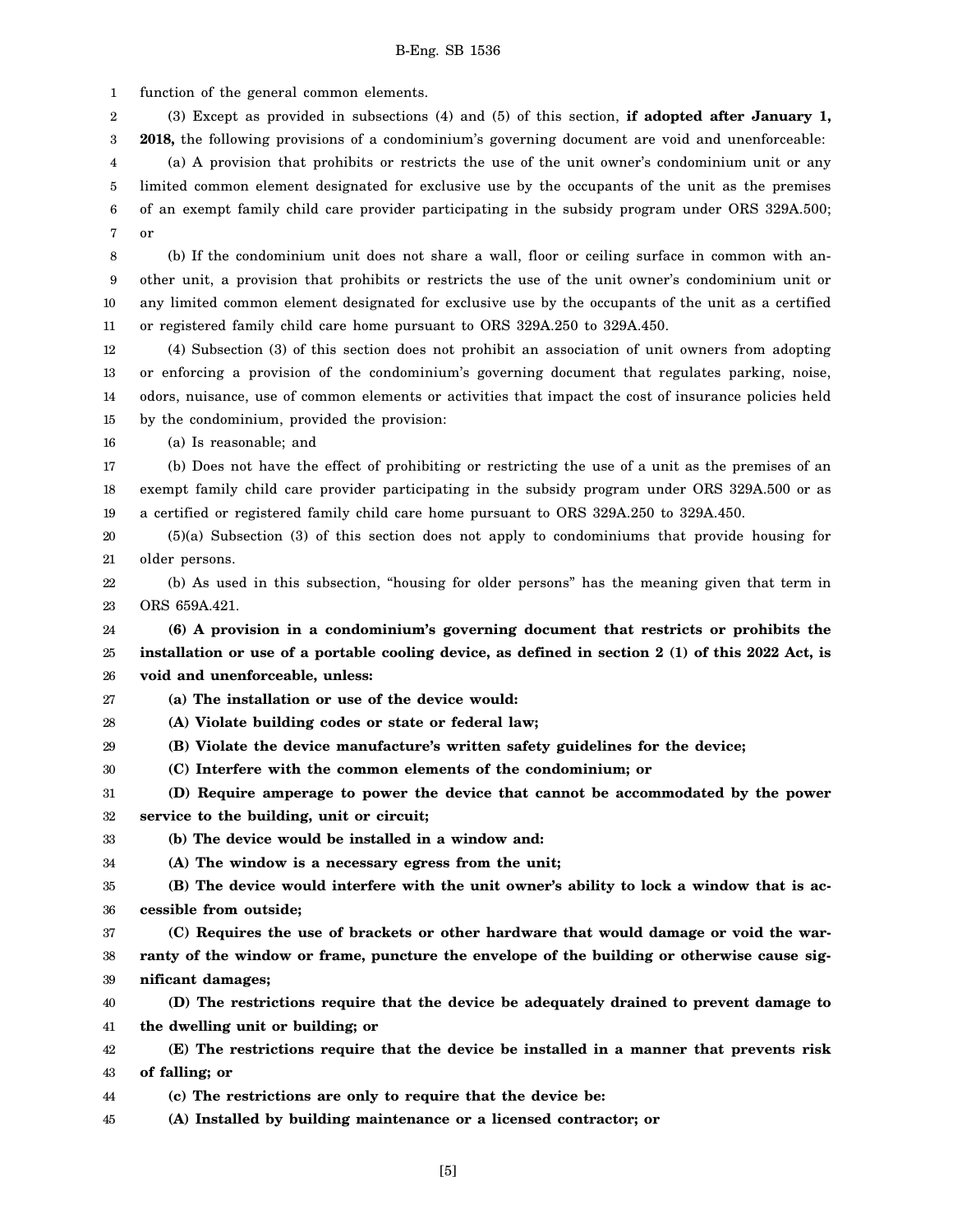1 2 3 4 5 6 7 8 9 10 11 12 13 14 15 16 17 18 19 20 21 22 23 24 25 26 27 28 29 30 31 32 33 34 35 36 37 38 39 40 41 42 43 44 45 **(B) Removed from October 1 through April 30. SECTION 5.** ORS 197.772 is amended to read: 197.772. (1) Notwithstanding any other provision of law, a local government shall allow a property owner to refuse to consent to any form of historic property designation at any point during the designation process. Such refusal to consent shall remove the property from any form of consideration for historic property designation under ORS 358.480 to 358.545 or other law, except for consideration or nomination to the National Register of Historic Places pursuant to the National Historic Preservation Act of 1966, as amended (54 U.S.C. 300101 et seq.). (2) A permit for the demolition or modification of property removed from consideration for historic property designation under subsection (1) of this section may not be issued during the 120-day period following the date of the property owner's refusal to consent. (3) A local government shall allow a property owner to remove from the property a historic property designation that was imposed on the property by the local government. **(4) A local government may not enforce any ordinance or design regulation restricting the use of a portable cooling device, as defined in section 2 (1) of this 2022 Act, based on a historic property designation for property used as a residential tenancy, unless: (a) The restriction is necessary to protect or prohibit the removal of historical architectural features of the property; or (b) The restriction only requires that the device be removed from October 1 through April 30. SECTION 6. (1) Section 2 of this 2022 Act applies to tenancies commenced before, on or after the effective date of this 2022 Act. (2) The amendments to ORS 94.779 by section 3 of this 2022 Act apply to provisions in governing documents adopted before, on or after the effective date of this 2022 Act. (3) The amendments to ORS 100.023 by section 4 of this 2022 Act apply to provisions in a condominium's governing document adopted before, on or after the effective date of this 2022 Act. (4) The amendments to ORS 197.772 by section 5 of this 2022 Act apply to ordinances and design regulations adopted by a local government before, on or after the effective date of this 2022 Act. AIR CONDITIONER AND AIR FILTER DEPLOYMENT PROGRAM SECTION 7. (1) As used in this section: (a) "Air conditioner" means a portable, stand-up air conditioner that has an energy efficiency ratio rating of eight or higher. (b)(A) "Air filter" means an air filtering device that uses a high-efficiency particulate air (HEPA) filter to remove contaminating particles from the air. (B) "Air filter" does not include a device that is labeled an "air purifier" and that uses an electrostatic or ionizing process. (c) "Eligible distribution entity" means a: (A) Local government as defined in ORS 174.116; (B) Local housing authority; (C) Nonprofit organization;**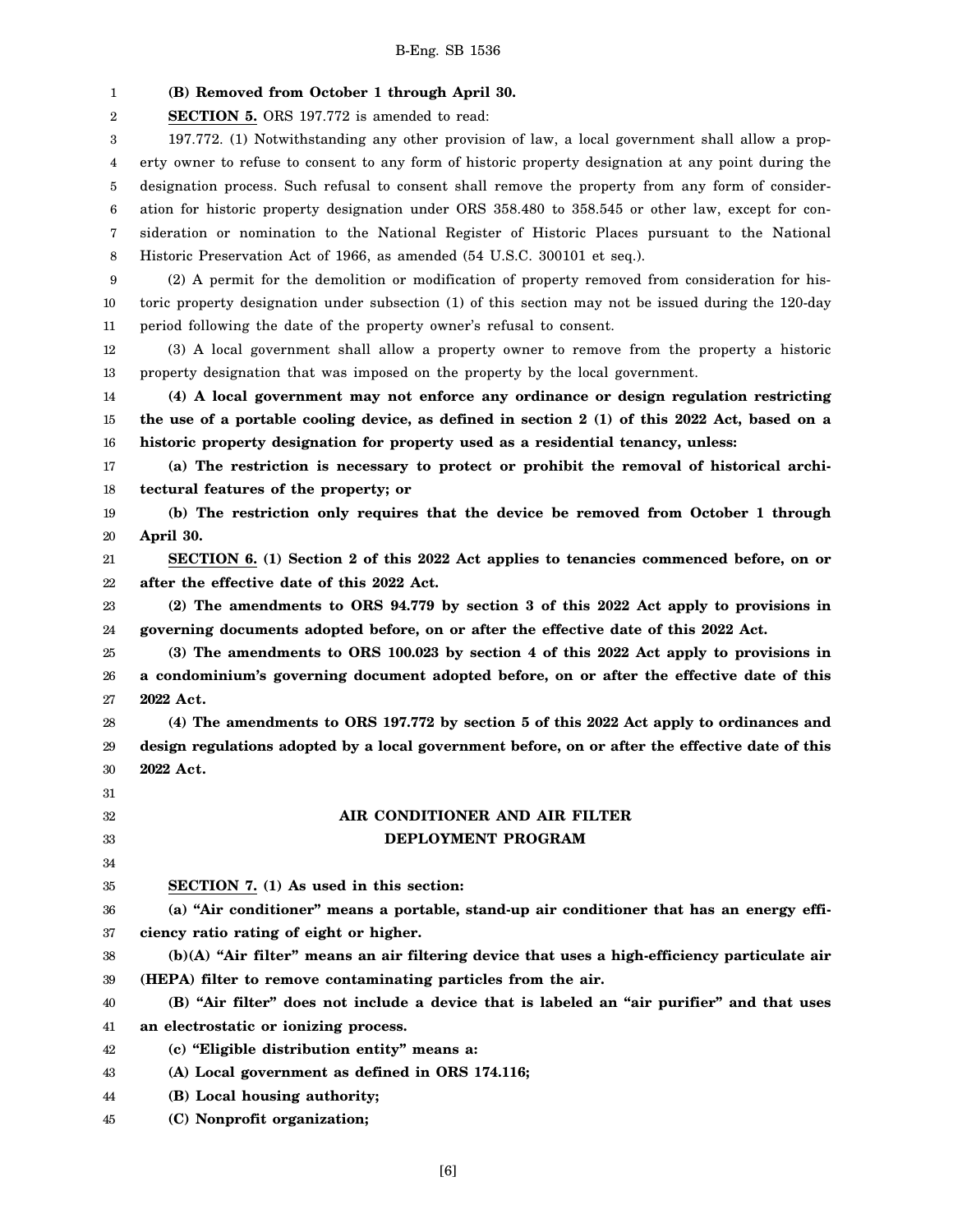1 2 3 4 5 6 7 8 9 10 11 12 13 14 15 16 17 18 19 20 21 22 23 24 25 26 27 28 29 30 31 32 33 34 35 36 37 38 39 40 41 42 43 44 **(D) Federally recognized Indian tribe in Oregon; (E) Indian health center; (F) Coordinated care organization as defined in ORS 414.025; (G) Community action agency as described in ORS 458.505; (H) Manufactured dwelling park nonprofit cooperative as defined in ORS 62.803; (I) Landlord that has a residential tenant who has received medical assistance through the Oregon Health Authority, the Department of Human Services or Medicare within the past 12 months; (J) Electric utility as defined in ORS 757.600; or (K) Natural gas utility as defined in ORS 757.392. (d) "Medical assistance" has the meaning given that term in ORS 414.025. (2)(a) The Oregon Health Authority shall create a program to: (A) Acquire a supply of air conditioners and air filters; and (B) Distribute the air conditioners and air filters to eligible distribution entities that will provide the air conditioners and air filters on an emergency basis to eligible individuals as described in subsection (4) of this section. (b) The Oregon Health Authority may provide or contract with one or more third parties to administer the program. (3) The administrator of the program shall: (a) Determine the percentage of program funds needed to support the costs of installation and materials for installation. (b) Determine the percentage of program funds, but no more than 10 percent of program funds, needed to cover the costs of the authority or a third party or parties and eligible distribution entities in administering the program. (c) Make technical assistance resources available to individuals who receive an air conditioner or air filter under the program that answer questions about the installation, use and maintenance of the air conditioners and air filters. (d) Provide technical assistance to eligible distribution entities, including assistance that supports the distribution, installation and maintenance of the air conditioners and air filters. (4) An eligible distribution entity may distribute air conditioners and air filters under this section only to individuals who: (a) Are eligible to receive medical assistance through the Oregon Health Authority, the Department of Human Services or Medicare, or have received any of these services in the past 12 months; (b) Reside in any type of housing or recreational vehicle, as defined in ORS 174.101, that has electricity for operating the air conditioner or air filter; and (c) Upon receiving an air conditioner or air filter, provide an attestation that the individual can safely and legally install the air conditioner or air filter in the individual's home or recreational vehicle. (5) The Oregon Health Authority shall make available a list of eligible distribution entities participating in the program to: (a) Individuals who are eligible to receive medical assistance through the Oregon Health Authority or Department of Human Services. (b) The 2-1-1 system provided for in ORS 403.400 to 403.430.**

45 **(c) The Housing and Community Services Department.**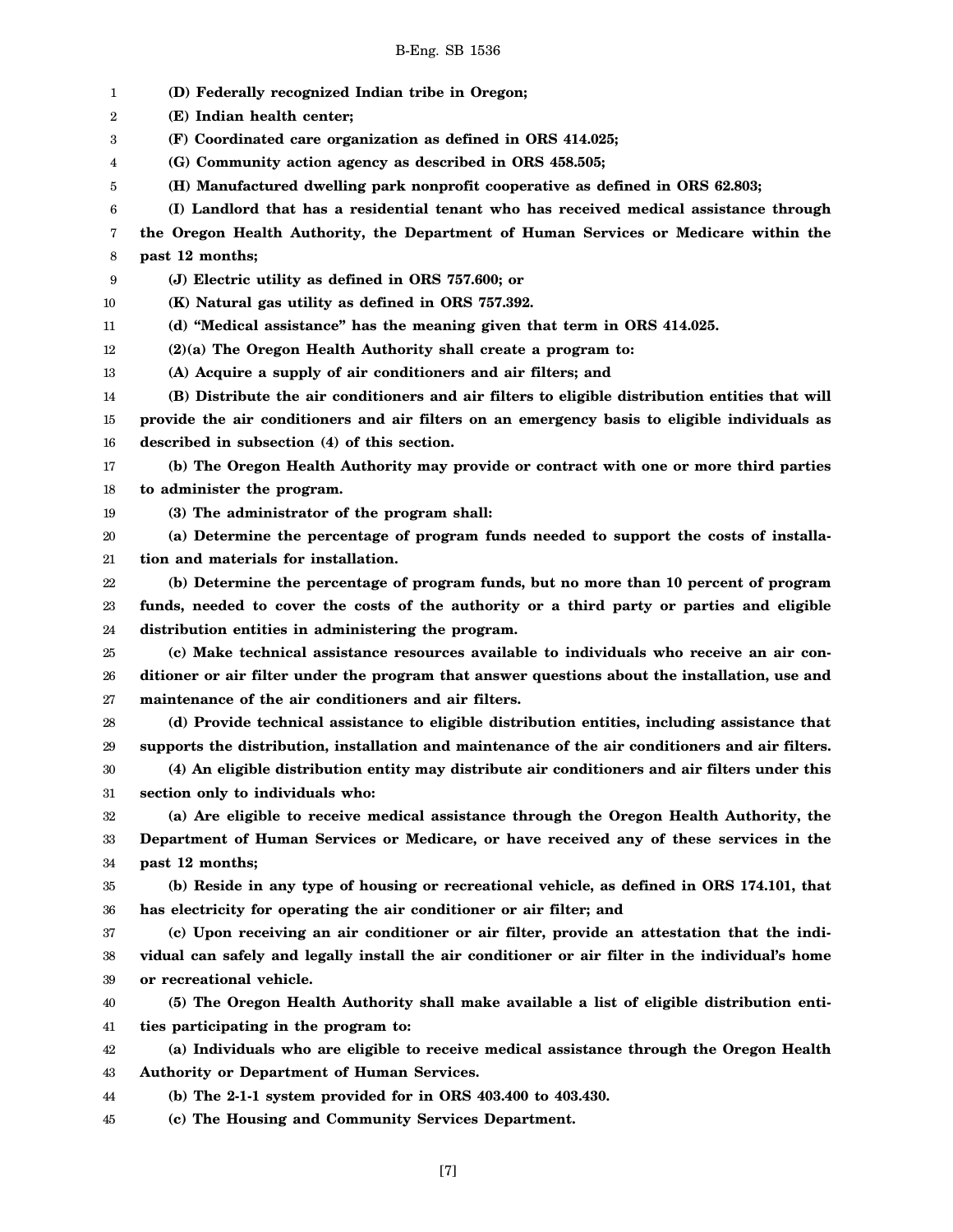| 1        | (6) The Oregon Health Authority and any eligible distribution entity participating in the             |
|----------|-------------------------------------------------------------------------------------------------------|
| 2        | program are immune from civil liability for:                                                          |
| 3        | (a) The functioning, safety or impact of any air conditioner or air filter distributed by the         |
| 4        | program.                                                                                              |
| 5        | (b) Any heat-related health impacts to an individual using an air conditioner or air filter           |
| 6        | distributed by the program.                                                                           |
| 7        | (7) The Oregon Health Authority shall adopt rules to implement the program.                           |
| 8        | SECTION 8. In addition to and not in lieu of any other appropriation, there is appropri-              |
| 9        | ated to the Oregon Health Authority, for the biennium ending June 30, 2023, out of the                |
| 10       | General Fund, the amount of \$5,000,000, for the program created under section 7 of this 2022         |
| 11       | Act.                                                                                                  |
| 12       |                                                                                                       |
| 13       | HOUSING AND COMMUNITY SERVICES DEPARTMENT WEBSITE                                                     |
| 14       |                                                                                                       |
| 15       | SECTION 9. Section 10 of this 2022 Act is added to and made a part of ORS chapter 458.                |
| 16       | SECTION 10. The Housing and Community Services Department shall make available on                     |
| 17       | the department's website:                                                                             |
| 18       | (1) A list of dates and counties in which there exists an extreme heat event as defined               |
| 19       | in section 2 of this 2022 Act. Dates published on the website must remain on the website for          |
| 20       | at least one year.                                                                                    |
| 21       | (2) Information regarding relevant programs and services available to landlords to pro-               |
| 22       | vide adequate cooling under ORS $90.320(1)(m)$ or $90.730(3)(d)$ , including:                         |
| 23       | (a) Programs administered by the department;                                                          |
| 24       | (b) Information provided by the Oregon Health Authority regarding programs adminis-                   |
| 25       | tered by the authority, including the list of eligible distribution entities compiled under sec-      |
| 26       | tion $7(5)$ of this 2022 Act;                                                                         |
| 27       | (c) Information provided by the State Department of Energy regarding programs admin-                  |
| 28       | istered by the department;                                                                            |
| 29       | (d) Programs administered by the nongovernmental entity that administers public pur-                  |
| 30       | pose charge moneys under ORS $757.612$ (3)(d); and                                                    |
| 31       | (e) Federal programs, rebates or incentives, including those administered by the                      |
| 32       | <b>Bonneville Power Administration.</b>                                                               |
| 33       | <b>COOLING REQUIREMENTS IN NEW UNITS</b>                                                              |
| 34<br>35 |                                                                                                       |
| 36       | <b>SECTION 11.</b> ORS 90.320 is amended to read:                                                     |
| 37       | 90.320. (1) A landlord shall at all times during the tenancy maintain the dwelling unit in a          |
| 38       | habitable condition. For purposes of this section, a dwelling unit shall be considered unhabitable if |
| 39       | it substantially lacks:                                                                               |
| 40       | (a) Effective waterproofing and weather protection of roof and exterior walls, including windows      |
| 41       | and doors;                                                                                            |
| 42       | (b) Plumbing facilities that conform to applicable law in effect at the time of installation[,] and   |
| 43       | are maintained in good working order;                                                                 |
| 44       | (c) A water supply approved under applicable law that is:                                             |
| 45       | (A) Under the control of the tenant or landlord and is capable of producing hot and cold running      |
|          |                                                                                                       |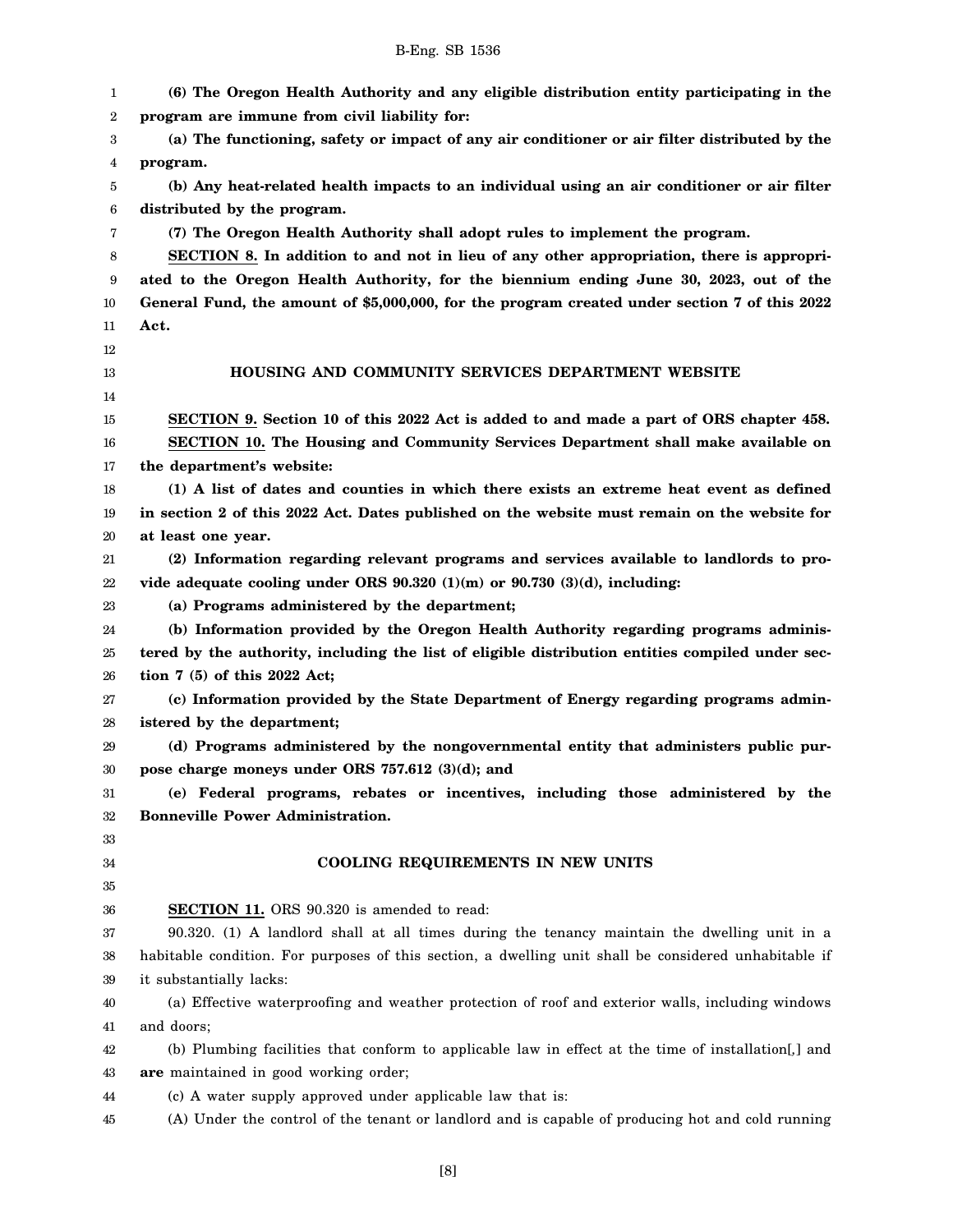1 water;

3

2 (B) Furnished to appropriate fixtures;

(C) Connected to a sewage disposal system approved under applicable law; and

4 5 (D) Maintained so as to provide safe drinking water and to be in good working order to the extent that the system can be controlled by the landlord;

6 7 (d) Adequate heating facilities that conform to applicable law at the time of installation and **are** maintained in good working order;

8 9 (e) Electrical lighting with wiring and electrical equipment that conform to applicable law at the time of installation and **is** maintained in good working order;

10 11 12 13 14 (f) Buildings, grounds and appurtenances at the time of the commencement of the rental agreement in every part safe for normal and reasonably foreseeable uses, clean, sanitary and free from all accumulations of debris, filth, rubbish, garbage, rodents and vermin, and all areas under control of the landlord kept in every part safe for normal and reasonably foreseeable uses, clean, sanitary and free from all accumulations of debris, filth, rubbish, garbage, rodents and vermin;

15 16 17 18 19 (g) Except as otherwise provided by local ordinance or by written agreement between the landlord and the tenant, an adequate number of appropriate receptacles for garbage and rubbish in clean condition and good repair at the time of the commencement of the rental agreement, and the landlord shall provide and maintain appropriate serviceable receptacles thereafter and arrange for their removal;

20

(h) Floors, walls, ceilings, stairways and railings maintained in good repair;

21 22 (i) Ventilating, air conditioning and other facilities and appliances, including elevators, maintained in good repair if supplied or required to be supplied by the landlord;

23 24 25 26 (j) Safety from fire hazards, including a working smoke alarm or smoke detector, with working batteries if solely battery-operated, provided only at the beginning of any new tenancy when the tenant first takes possession of the premises, as provided in ORS 479.270, but not to include the tenant's testing of the smoke alarm or smoke detector as provided in ORS 90.325 (1);

27 (k) A carbon monoxide alarm, and the dwelling unit:

28

(A) Contains a carbon monoxide source; or

29 30 31 (B) Is located within a structure that contains a carbon monoxide source and the dwelling unit is connected to the room in which the carbon monoxide source is located by a door, ductwork or a ventilation shaft; [*or*]

32 33 34 35 (L) Working locks for all dwelling entrance doors, and, unless contrary to applicable law, latches for all windows, by which access may be had to that portion of the premises that the tenant is entitled under the rental agreement to occupy to the exclusion of others and keys for those locks that require keys[*.*]**; or**

36 37 **(m) For a dwelling unit in a building where building permits for its construction were issued on or after April 1, 2024, adequate cooling facilities that:**

38

**(A) Provide cooling in at least one room of the dwelling unit, not including a bathroom;**

39 40 **(B) Conform to applicable law at the time of installation and are maintained in good working order; and**

41 42 **(C) May include central air conditioning, an air-source or ground-source heat pump or a portable air conditioning device that is provided by the landlord.**

43 44 (2) The landlord and tenant may agree in writing that the tenant is to perform specified repairs, maintenance tasks and minor remodeling only if:

45 (a) The agreement of the parties is entered into in good faith and not for the purpose of evading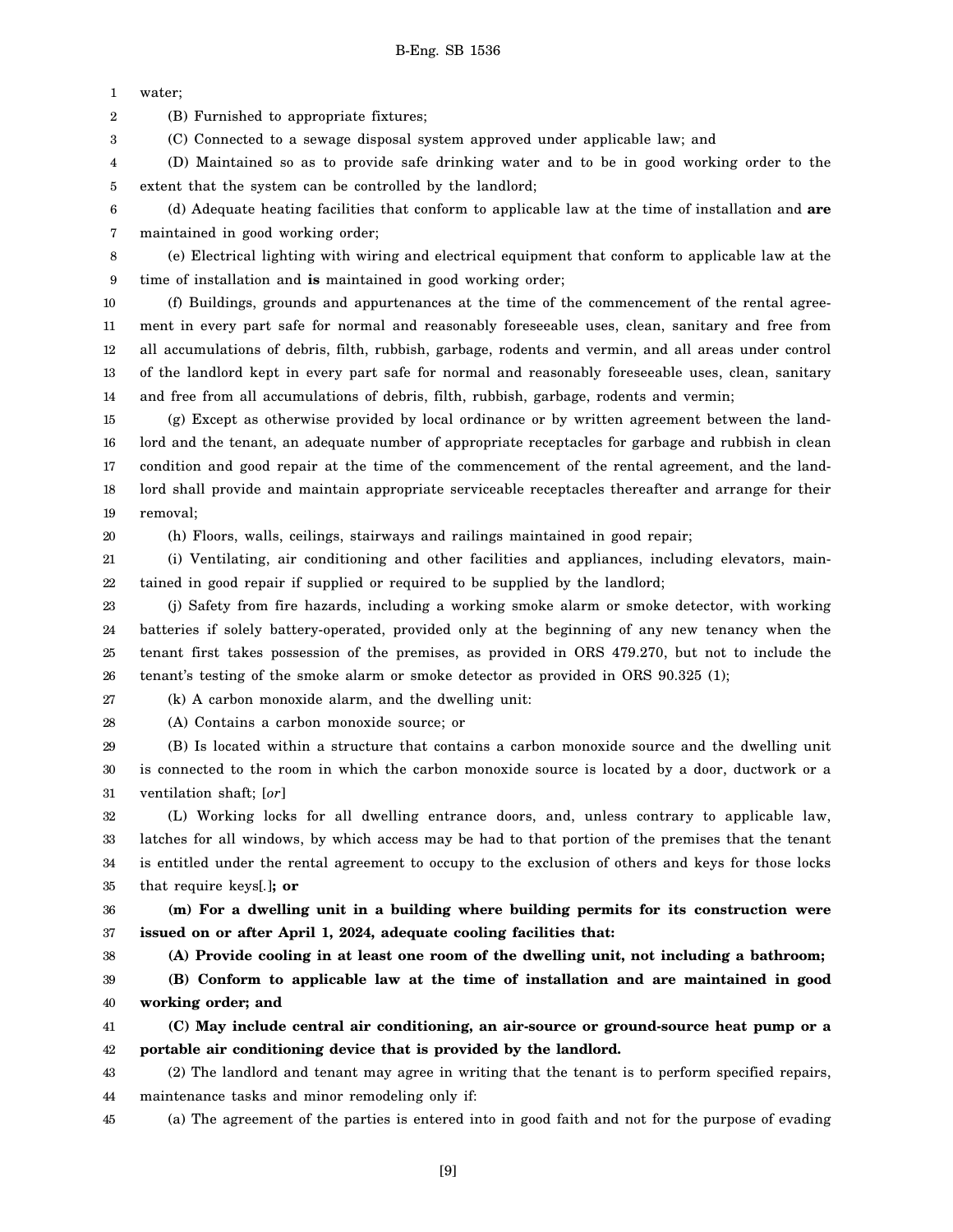1 the obligations of the landlord;

2 3 (b) The agreement does not diminish the obligations of the landlord to other tenants in the premises; and

4 5 (c) The terms and conditions of the agreement are clearly and fairly disclosed and adequate consideration for the agreement is specifically stated.

6 7 8 9 10 11 (3) Any provisions of this section that reasonably apply only to a structure that is used as a home, residence or sleeping place [*shall*] **do** not apply to a manufactured dwelling, recreational vehicle or floating home where the tenant owns the manufactured dwelling, recreational vehicle or floating home, rents the space and, in the case of a dwelling or home, the space is not in a facility. Manufactured dwelling or floating home tenancies in which the tenant owns the dwelling or home and rents space in a facility [*shall be*] **are** governed by ORS 90.730[*,*] **and** not by this section.

12 **SECTION 12.** ORS 90.730 is amended to read:

13 14 90.730. (1) As used in this section, "facility common areas" means all areas under control of the landlord and held out for the general use of tenants.

15 16 17 18 19 (2) A landlord who rents a space for a manufactured dwelling or floating home shall at all times during the tenancy maintain the rented space, vacant spaces in the facility and the facility common areas in a habitable condition. The landlord does not have a duty to maintain a dwelling or home. A landlord's habitability duty under this section includes only the matters described in subsections (3) to (6) of this section.

20 21 (3) For purposes of this section, a rented space is considered unhabitable if it substantially lacks:

22 23 24 (a) A sewage disposal system and a connection to the space approved under applicable law at the time of installation and maintained in good working order to the extent that the sewage disposal system can be controlled by the landlord;

25 26 27 (b) If required by applicable law, a drainage system reasonably capable of disposing of storm water, ground water and subsurface water, approved under applicable law at the time of installation and maintained in good working order;

28 29 30 (c) A water supply and a connection to the space approved under applicable law at the time of installation and maintained so as to provide safe drinking water and to be in good working order to the extent that the water supply system can be controlled by the landlord;

31 32 33 34 (d) An electrical supply and a connection to the space approved under applicable law at the time of installation and maintained in good working order **and of sufficient amperage to meet reasonable year-round needs for electrical heating and cooling uses,** to the extent that the electrical supply system can be controlled by the landlord;

35 36 37 38 (e) A natural gas or propane gas supply and a connection to the space approved under applicable law at the time of installation and maintained in good working order to the extent that the gas supply system can be controlled by the landlord, if the utility service is provided within the facility pursuant to the rental agreement;

39 40 41 (f) At the time of commencement of the rental agreement, buildings, grounds and appurtenances that are kept in every part safe for normal and reasonably foreseeable uses, clean, sanitary and free from all accumulations of debris, filth, rubbish, garbage, rodents and vermin;

42 43 44 45 (g) Excluding the normal settling of land, a surface or ground capable of supporting a manufactured dwelling approved under applicable law at the time of installation and maintained to support a dwelling in a safe manner so that it is suitable for occupancy. A landlord's duty to maintain the surface or ground arises when the landlord knows or should know of a condition regarding the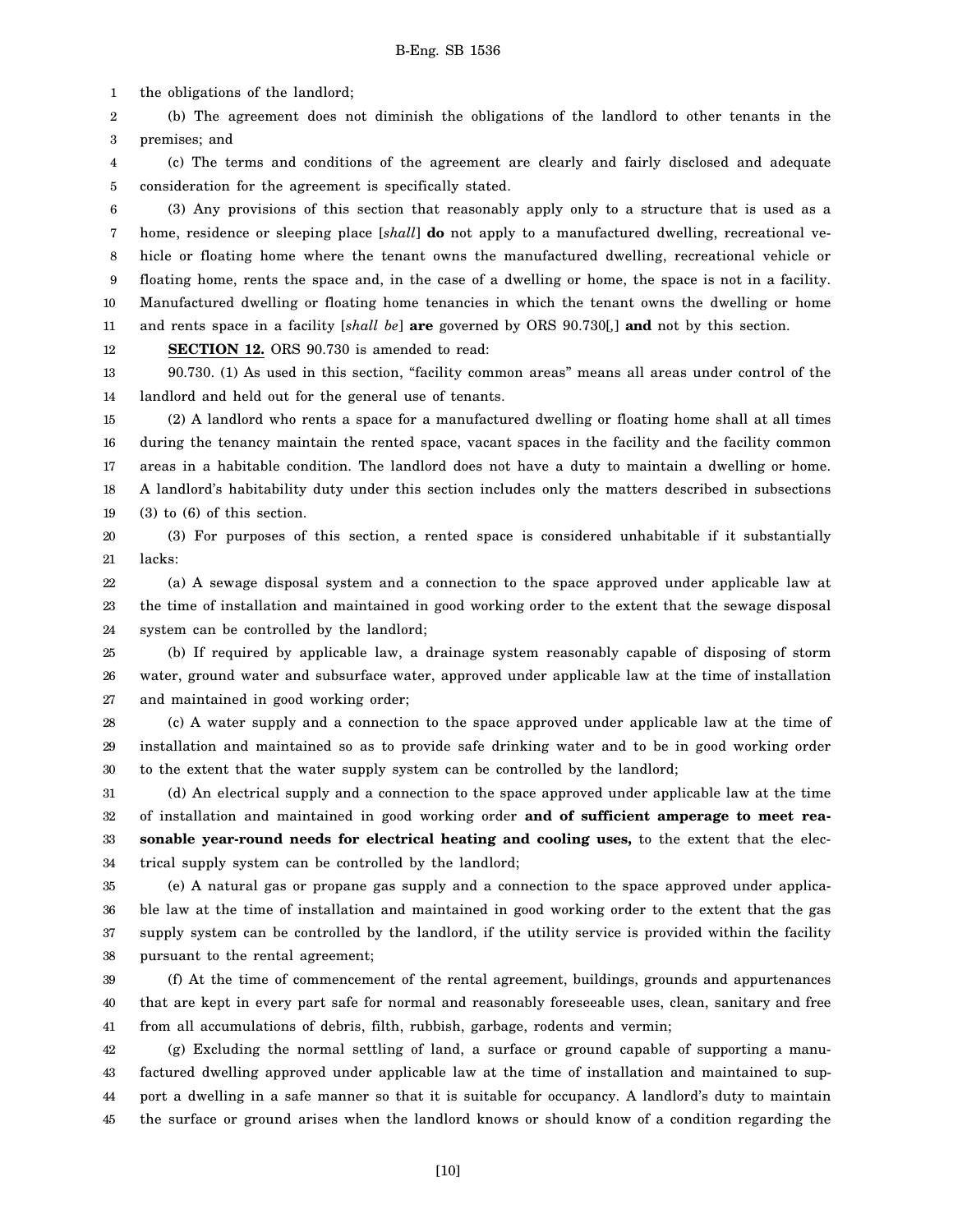1 surface or ground that makes the dwelling unsafe to occupy; and

2 (h) Completion of any landlord-provided space improvements, including but not limited to in-

3 4 stallation of carports, garages, driveways and sidewalks, approved under applicable law at the time of installation.

5 6 (4) A rented space is considered unhabitable if the landlord does not maintain a hazard tree as required by ORS 90.727.

7 8 (5) A vacant space in a facility is considered unhabitable if the space substantially lacks safety from the hazards of fire or injury.

9 (6) A facility common area is considered unhabitable if it substantially lacks:

10 11 12 (a) Buildings, grounds and appurtenances that are kept in every part safe for normal and reasonably foreseeable uses, clean, sanitary and free from all accumulations of debris, filth, rubbish, garbage, rodents and vermin;

13 (b) Safety from the hazards of fire;

14 (c) Trees, shrubbery and grass maintained in a safe manner;

15 16 17 18 (d) If supplied or required to be supplied by the landlord to a common area, a water supply system, sewage disposal system or system for disposing of storm water, ground water and subsurface water approved under applicable law at the time of installation and maintained in good working order to the extent that the system can be controlled by the landlord; and

19 20 21 22 23 (e) Except as otherwise provided by local ordinance or by written agreement between the landlord and the tenant, an adequate number of appropriate receptacles for garbage and rubbish in clean condition and good repair at the time of commencement of the rental agreement and for which the landlord shall provide and maintain appropriate serviceable receptacles thereafter and arrange for their removal.

24 25 (7) The landlord and tenant may agree in writing that the tenant is to perform specified repairs, maintenance tasks and minor remodeling only if:

26 27 (a) The agreement of the parties is entered into in good faith and not for the purpose of evading the obligations of the landlord;

28 29 (b) The agreement does not diminish the obligations of the landlord to other tenants on the premises; and

30 31 (c) The terms and conditions of the agreement are clearly and fairly disclosed and adequate consideration for the agreement is specifically stated.

32 33 **SECTION 13. The amendments to ORS 90.730 by section 12 of this 2022 Act apply only to spaces in which, on or after the effective date of this 2022 Act:**

34 35 **(1) A new manufactured dwelling or floating home is connected to the electrical supply; or**

36 37

### **HEAT PUMP DEPLOYMENT PROGRAM**

**(2) The electrical supply or electrical supply connection is replaced.**

38 39 40

**SECTION 14. (1) As used in this section:**

41 42 **(a) "Bulk fuel" means liquid petroleum, propane, coal, wood, wood-based products or other fuel delivered and stored until used on-site by the final consumer to produce energy.**

43 44 **(b) "Climate zone" means a heating or cooling climate zone assigned to a county by the Bonneville Power Administration.**

**(c) "Electric resistance heat" means heat produced by passing an electric current**

45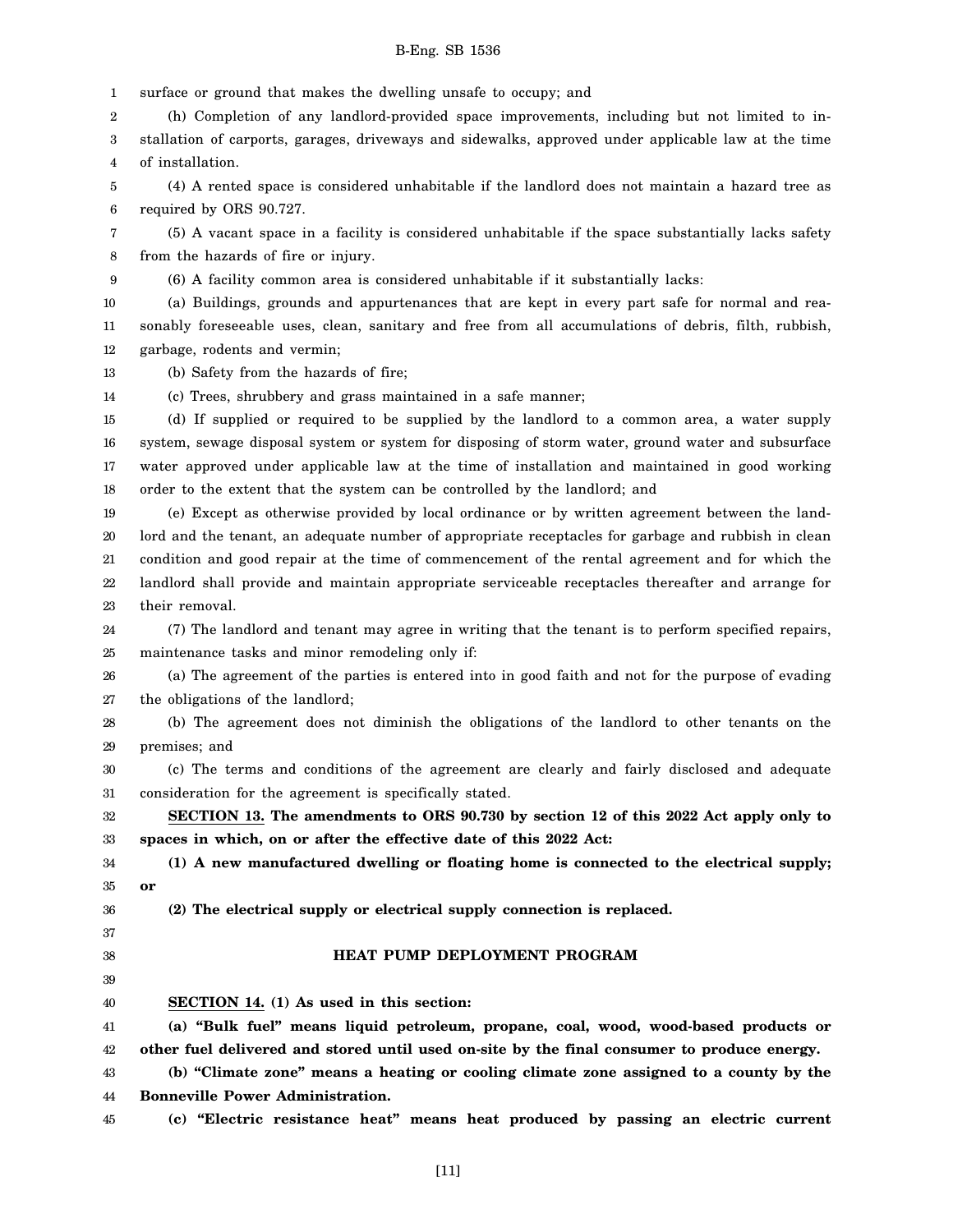| 1      | through a material that has high resistance, such as used in an electric baseboard, wall or     |
|--------|-------------------------------------------------------------------------------------------------|
| 2      | space heater.                                                                                   |
| 3      | (d) "Electric utility" has the meaning given that term in ORS 757.600.                          |
| 4      | (e) "Eligible entity" means a:                                                                  |
| 5      | (A) Local government as defined in ORS 174.116;                                                 |
| 6      | (B) Local housing authority;                                                                    |
| 7      | (C) Nonprofit organization;                                                                     |
| 8      | (D) Federally recognized Indian tribe in Oregon;                                                |
| 9      | (E) Coordinated care organization as defined in ORS 414.025;                                    |
| 10     | (F) Community action agency as described in ORS 458.505;                                        |
| 11     | (G) Manufactured dwelling park nonprofit cooperative as defined in ORS 62.803; or               |
| 12     | (H) An electric utility.                                                                        |
| 13     | (f) "Energy burden" means the percentage of gross household income spent on energy              |
| 14     | costs.                                                                                          |
| 15     | (g) "Environmental justice communities" has the meaning given that term in ORS                  |
| 16     | 469A.400.                                                                                       |
| 17     | (h) "Heat pump" means an air-source or ground-source heat pump with an energy effi-             |
| 18     | ciency rating set by the State Department of Energy under subsection (5) of this section or     |
| 19     | a higher efficiency rating.                                                                     |
| 20     | (i) "Region" means an economic development district in Oregon, designated by the Eco-           |
| 21     | nomic Development Administration of the United States Department of Commerce, for which         |
| 22     | a regional solutions center has been established under ORS 284.754.                             |
| 23     | (2) The Heat Pump Deployment Program is established within the State Department of              |
| 24     | Energy. The purpose of the program is to award grants to one eligible entity for each region    |
| 25     | and federally recognized Indian tribe in Oregon to provide financial assistance, including      |
| 26     | loans, grants, rebates or incentives, for the purchase and installation of heat pumps and re-   |
| 27     | lated upgrades to individuals who reside within that region or who are members of that tribe.   |
| 28     | $(3)(a)$ To be eligible to receive a grant from the Heat Pump Deployment Program, an el-        |
| 29     | igible entity must establish that it:                                                           |
| $30\,$ | (A) Serves or represents:                                                                       |
| 31     | (i) An environmental justice community or communities within a region; or                       |
| 32     | (ii) Members of a federally recognized Indian tribe in Oregon; and                              |
| 33     | (B) Has the capacity to administer grant funds received under this section.                     |
| 34     | (b) An eligible entity applying for a grant may partner with other eligible entities, but the   |
| 35     | entity that is awarded the grant shall take a lead role in administering grant funds and        |
| 36     | providing financial assistance.                                                                 |
| 37     | (c) An eligible entity that serves or represents a community that is located within more        |
| 38     | than one region may apply for a grant only for the region within which the greatest per-        |
| 39     | centage of the individuals of that community reside.                                            |
| 40     | (d) An eligible entity that serves a specific geographical area may propose, in consulta-       |
| 41     | tion with any electric utility that serves the area, that the department use alternative        |
| 42     | boundaries to define a region. The department may approve the use of alternative boundaries     |
| 43     | to define a region provided that a minimum percentage, as determined by the department,         |
| 44     | of the eligible entity's specific geographical area is within the alternative boundaries of the |

45 **region.**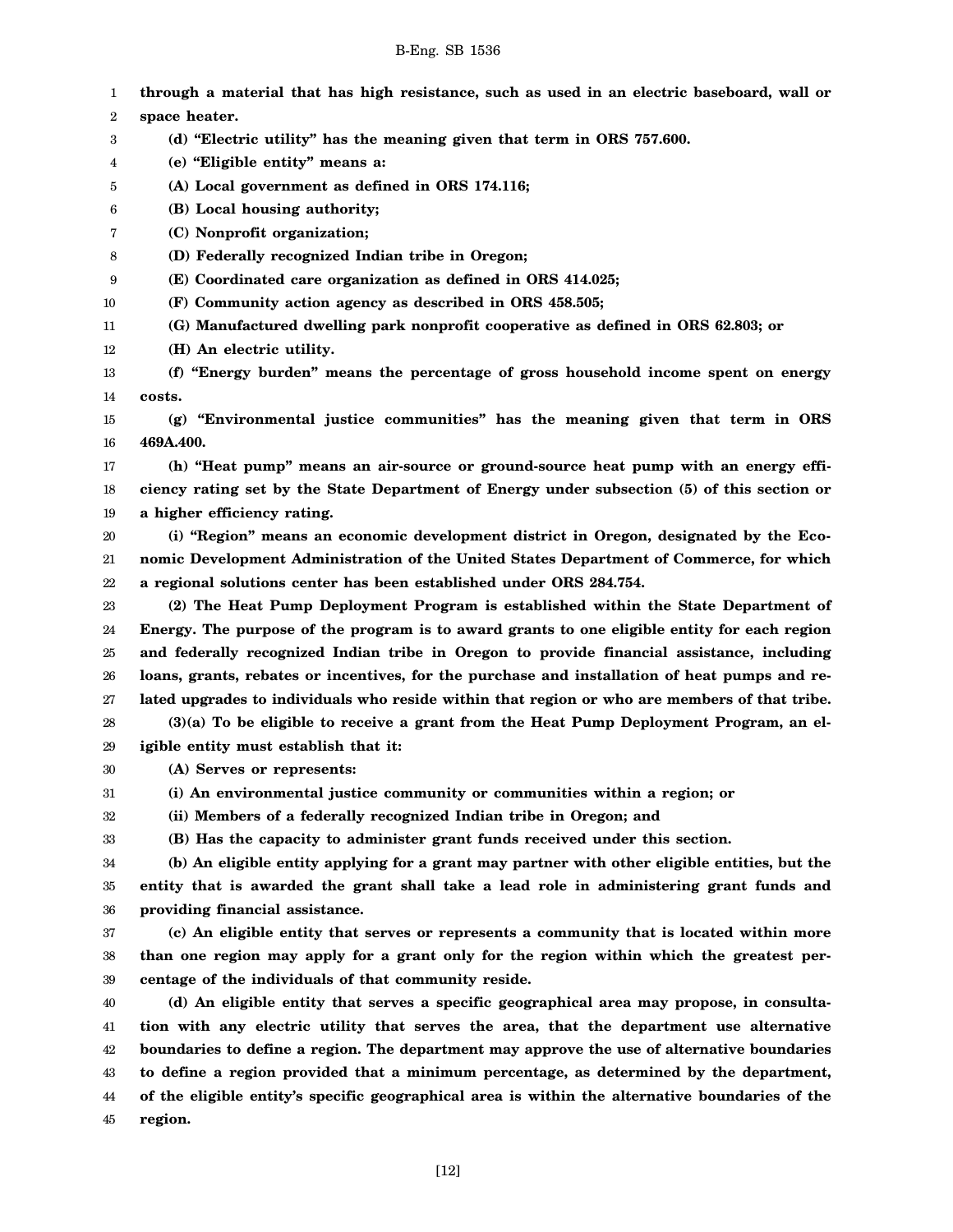3 4 5 6 7 8 9 10 11 12 13 14 15 16 17 18 19 20 21 22 23 24 25 26 27 28 29 30 31 32 33 34 35 36 37 38 39 40 41 42 43 **viduals who reside within the electric utility's service area and within the region for which the electric utility is awarded a grant. (B) The electric utility shall partner with one or more other eligible entities to provide financial assistance from grant funds to individuals who reside outside the electric utility's service area and within the region for which the electric utility is awarded a grant. (4) An eligible entity that is awarded a grant from the Heat Pump Deployment Program shall: (a) Use the grant funds to cover up to: (A) One hundred percent of the purchase and installation costs of a heat pump. (B) A percentage, as determined by the department, of the costs for related upgrades that support or enable the use of a heat pump, including: (i) A new electrical panel or other upgrades to the electrical system of a home or building. (ii) Weatherization or other structural repairs to reduce home or building heat and cooling loss. (iii) Upgrades to improve the airflow of a home or building. (b) Prioritize the provision of financial assistance to: (A) Environmental justice communities. (B) Individuals who rely on bulk fuels or electric resistance heating. (C) Individuals who reside in a home or structure that does not have a functioning heating or cooling system. (c) Enter into a performance agreement with the department as described in subsection (8) of this section. (5) The department shall: (a) Award grants using available funds in the Heat Pump Deployment Fund established under section 16 of this 2022 Act. (b) In awarding grants, give preference to eligible entities with: (A) Experience in administering state grant programs or programs similar to the Heat Pump Deployment Program. (B) Experience with community program development within a region or with members of a tribe. (C) Connections to communities within a region or with members of a tribe. (c) Develop criteria for allocating the amount of each grant based on the energy burden of residences within the region or of members of the tribe and the climate zones that make up the counties of that region or of tribal lands. (d) Permit a review of awarded grant funds by members of communities who may benefit from the Heat Pump Deployment Program. (e) In consultation with electric utilities, the Bonneville Power Administration and the nongovernmental entity that administers public purpose charge moneys collected under ORS 757.612 (3)(d), set the minimum energy efficiency rating that a heat pump must have to be eligible for grant funds. The minimum energy efficiency rating for a heat pump set by the**

**(e) If an electric utility is awarded a grant from the Heat Pump Deployment Program: (A) The electric utility may provide financial assistance from grant funds only to indi-**

1 2

44 45

**heat pumps.**

[13]

**department must be equal to or greater than federal energy efficiency rating standards for**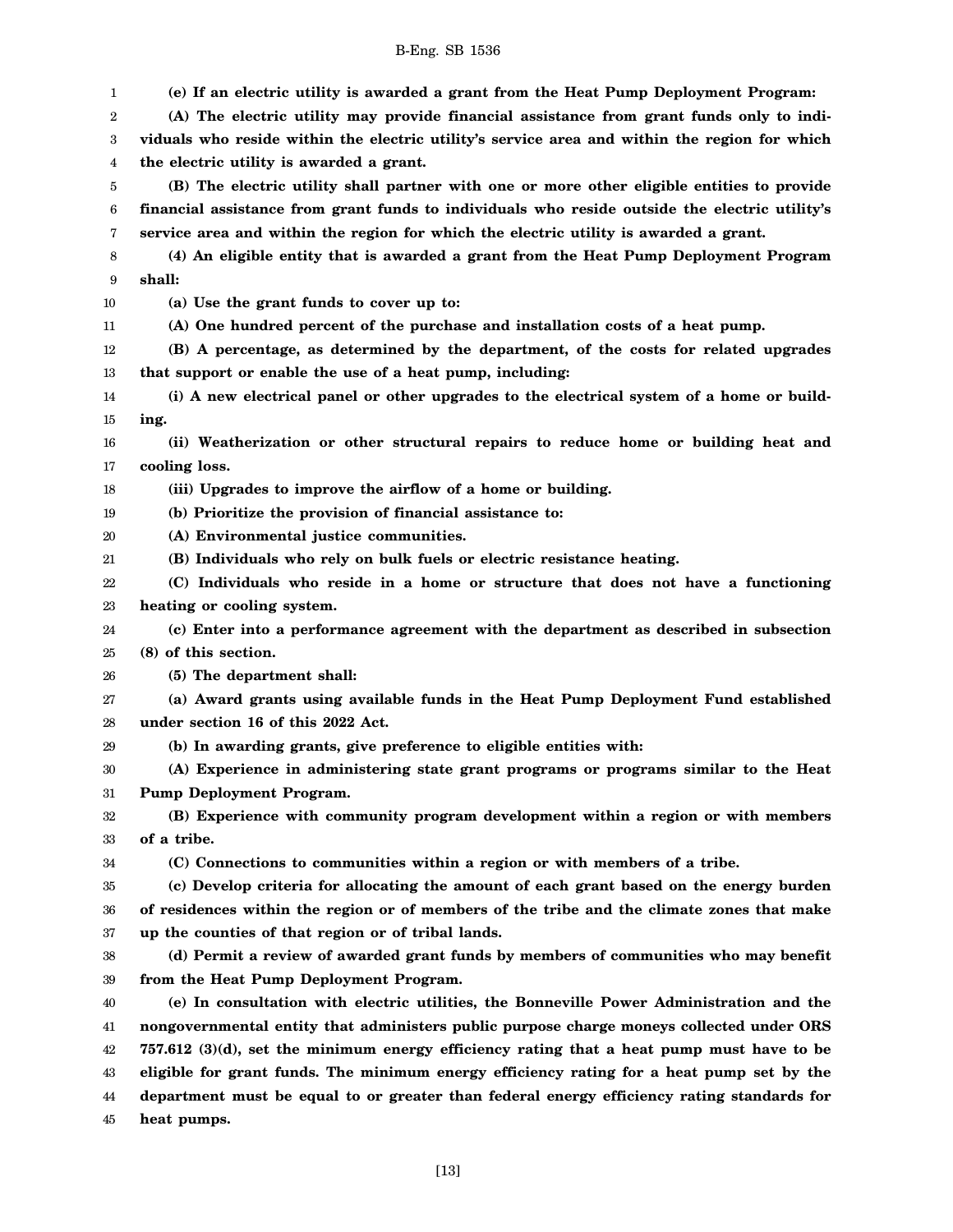1 2 3 **(6) The department may not use moneys collected through the energy resource supplier assessment required under ORS 469.421 (8) to fund grants awarded under the Heat Pump Deployment Program.**

4 **(7) The department may:**

30

33

5 6 **(a) Establish a maximum amount of grant funds payable toward the purchase and installation of a heat pump and related upgrades.**

7 8 9 **(b) Permit the use of loans, grants, rebates or incentives offered by an electric utility or other programs toward any costs of the purchase and installation of a heat pump and related upgrades not covered by the Heat Pump Deployment Program.**

10 11 12 **(c) Provide information to individuals receiving financial assistance from the Heat Pump Deployment Program about other loans, grants, rebates or incentives that may be offered by an electric utility or other programs.**

13 14 15 **(d) Develop criteria for how specific loans, grants, rebates or incentives offered by an electric utility or other programs may be used toward the costs of the purchase or installation of a heat pump and related upgrades.**

16 17 **(e) Establish incentives to encourage the purchase and installation of heat pumps and related upgrades that have higher efficiency ratings.**

18 19 20 21 **(f) Establish incentives for the purchase and installation of a heating or cooling device that has an efficiency rating similar to or higher than that of a heat pump and that provides additional benefits such as improving indoor air quality or lowering an individual's energy burden.**

22 23 24 **(g) Develop program procedures and practices that align with the reporting and other requirements of loans, grants, rebates or incentives offered by an electric utility or other programs.**

25 26 27 **(h) Require, by rule, that eligible entities notify electric utilities of a heat pump installation and whether grant funds may be used for necessary electric distribution system upgrades associated with the installation of the heat pump.**

28 29 **(8) Before receiving a grant under this section, an eligible entity shall enter into a performance agreement with the department that:**

**(a) Indicates the purposes for which the grant funds may be used;**

31 32 **(b) Prohibits the eligible entity from using more than 15 percent of awarded grant funds for administrative expenses and marketing costs;**

**(c) Includes the repayment provisions set forth in subsection (9) of this section;**

34 35 **(d) Permits the department to conduct audits and investigations of the eligible entity regarding the use of grant funds; and**

36 37 **(e) Requires the eligible entity to provide reports as required by subsection (10) of this section.**

38 39 **(9) An eligible entity must repay to the department, in whole or in part, grant funds received under this section to the extent that:**

40 41 42 **(a) The eligible entity does not use the grant funds in accordance with the provisions of the performance agreement executed between the department and the eligible entity under subsection (8) of this section; or**

43 44 45 **(b) The Director of the State Department of Energy determines that the eligible entity must repay all or part of the grant funds on grounds of misappropriation, fraud or similar reasons after auditing or investigating the eligible entity's operations and conducting a con-**

[14]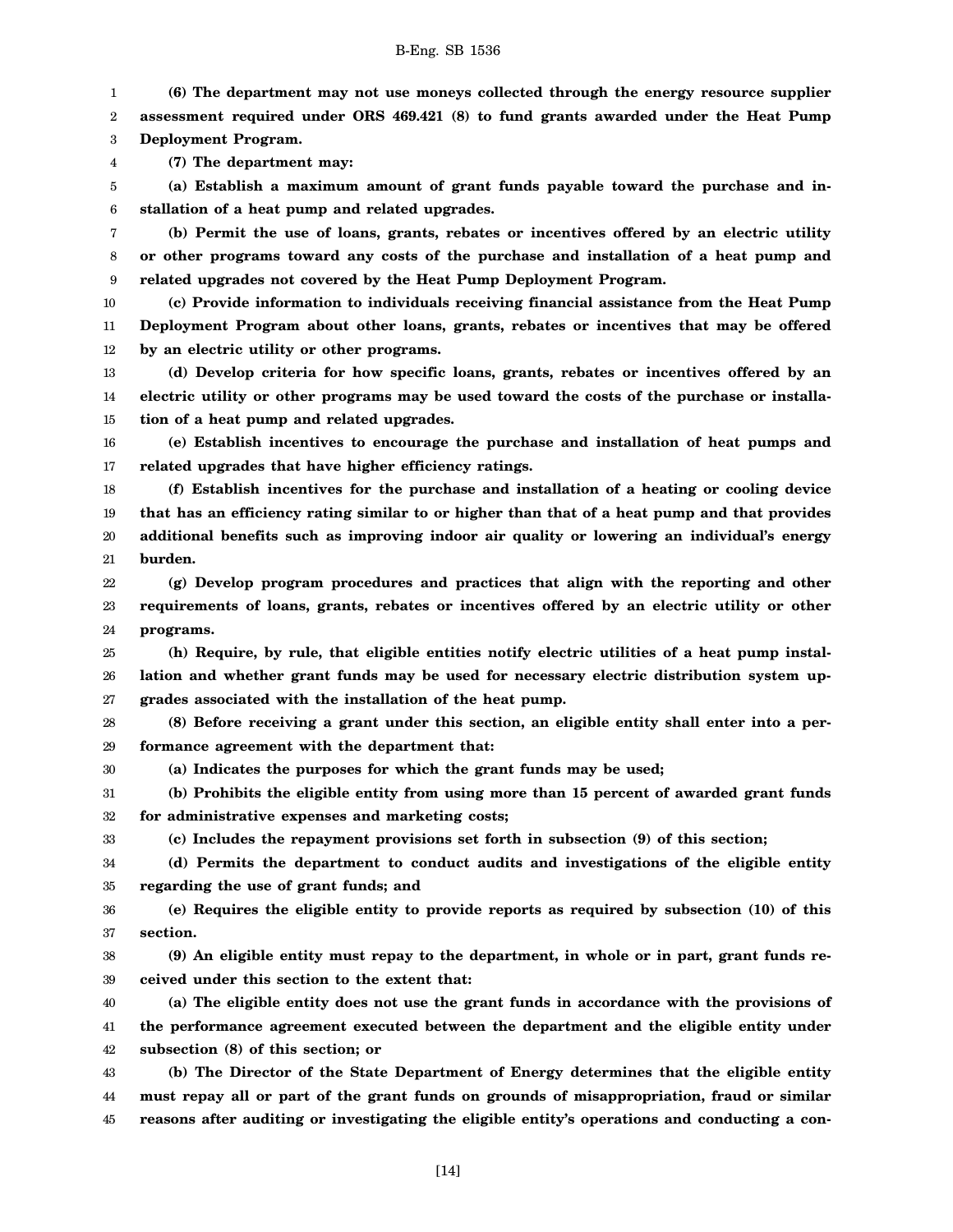1 2 3 4 5 6 7 8 9 10 11 12 13 14 15 16 17 18 19 20 21 22 23 24 25 26 27 28 29 30 31 32 33 34 35 36 37 38 39 40 41 42 43 44 45 **tested case hearing under ORS 183.413 to 183.470. (10) Each eligible entity that receives a grant under this section shall report to the department by June 30 of each year concerning the status and use of grant funds. The report may not disclose the personal information of the recipients of financial assistance under the program. The report must include: (a) A detailed description of the eligible entity's use of grant funds; (b) A list of each loan, grant or other financial assistance that the eligible entity has provided and, where applicable, a full accounting of the repayment status of the loans; (c) The nature and amounts of the administrative expenses and marketing costs the eligible entity has incurred in providing loans, grants and other financial assistance under the program; and (d) Any other information required by the department. (11) The department shall adopt rules to carry out the provisions of this section. The rules shall be developed in consultation with: (a) The Bureau of Labor and Industries on issues related to the workforce. (b) The Building Codes Division of the Department of Consumer and Business Services on issues related to building codes and commissioning. (c) The Housing and Community Services Department to ensure the Heat Pump Deployment Program complements any existing programs or services. (d) The Department of Environmental Quality on issues of air quality related to bulk fuels and to ensure the Heat Pump Deployment Program complements any existing programs or services. (e) The Oregon Health Authority on any health impacts and health impact data related to the Heat Pump Deployment Program and to ensure the program complements any existing programs or services. (f) Electric utilities and utility program administrators on any impacts the Heat Pump Deployment Program may have on utility systems or services and to ensure the program complements any existing programs, incentives or services. (g) Nonprofit organizations, housing providers, heat pump technicians and other stakeholders as appropriate. SECTION 15. (1) The Heat Pump Deployment Advisory Council is established. (2) The council consists of representatives from eligible entities administering grant funds under the Heat Pump Deployment Program established under section 14 of this 2022 Act. (3) The council shall study and identify: (a) Best practices for administering grant funds and providing financial assistance; (b) Barriers to administering grant funds and providing financial assistance; and (c) Opportunities for providing technical assistance. (4) A majority of the members of the council constitutes a quorum for the transaction of business. (5) Official action by the council requires the approval of a majority of the members of the council. (6) The council shall elect one of its members to serve as chairperson. (7) The council shall meet at times and places specified by the call of the chairperson or of a majority of the members of the council. The council may meet by telephone or video**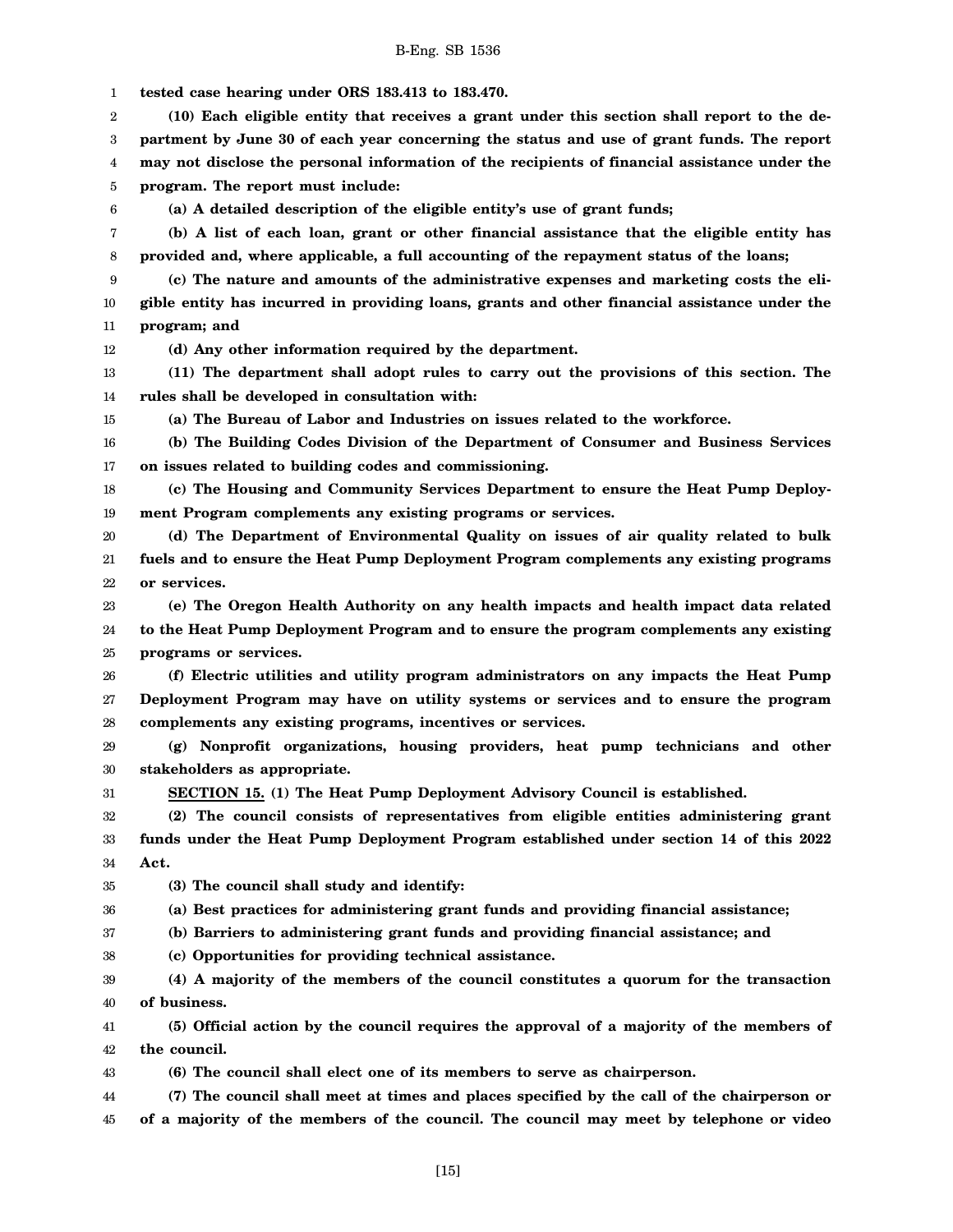1 2 3 4 5 6 7 8 9 10 11 12 13 14 15 16 17 18 19 20 21 22 23 24 25 26 27 28 29 30 31 32 33 34 35 36 37 38 39 40 41 42 43 44 45 **conference. (8) The council may adopt rules necessary for the operation of the council. (9) Members of the council are entitled to compensation and expenses as provided in ORS 292.495 from moneys in the Heat Pump Deployment Fund established under section 16 of this 2022 Act. (10) The State Department of Energy shall provide staff support to the council. SECTION 16. (1) The Heat Pump Deployment Fund is established in the State Treasury, separate and distinct from the General Fund. Interest earned by the Heat Pump Deployment Fund shall be credited to the fund. The fund consists of: (a) Moneys appropriated or otherwise transferred to the fund by the Legislative Assembly; (b) Moneys received from federal, state or local sources; (c) Gifts, grants or other moneys contributed to the fund; and (d) Other amounts deposited in the fund from any source. (2) Moneys in the fund are continuously appropriated to the State Department of Energy for the purpose of the Heat Pump Deployment Program established under section 14 of this 2022 Act. (3) The department may use reasonable amounts from the fund, but no more than 15 percent of the fund, necessary to: (a) Administer and market the Heat Pump Deployment Program; and (b) Provide for the compensation and expenses of members of the Heat Pump Deployment Advisory Council established under section 15 of this 2022 Act. (4) The Director of the State Department of Energy shall submit a biennial report to the Legislative Assembly in the manner provided by ORS 293.640 regarding the expenditures of moneys deposited in the Heat Pump Deployment Fund, including: (a) A detailed description of the use of the moneys; (b) A detailed description of the loans, grants or other financial assistance provided from the moneys and, where applicable, an accounting of the repayment status of the loans; (c) The nature and amounts of the administrative expenses and marketing costs paid from the moneys; and (d) Indicators of program success. SECTION 17. The Director of the State Department of Energy shall submit the first biennial report required under section 16 of this 2022 Act to the Legislative Assembly no later than December 31, 2023. SECTION 18. In addition to and not in lieu of any other appropriation, there is appropriated to the State Department of Energy, for the biennium ending June 30, 2023, out of the General Fund, the amount of \$10,000,000 for deposit into the Heat Pump Deployment Fund established under section 16 of this 2022 Act. SECTION 18a. Notwithstanding any other law limiting expenditures, the amount of \$5,548,537 is established for the biennium ending June 30, 2023, as the maximum limit for payment of expenses by the State Department of Energy from the Heat Pump Deployment Fund established under section 16 of this 2022 Act to be used for the Heat Pump Deployment Program under sections 14 to 17 of this 2022 Act. RESIDENTIAL HEAT PUMP REBATES AND GRANTS**

[16]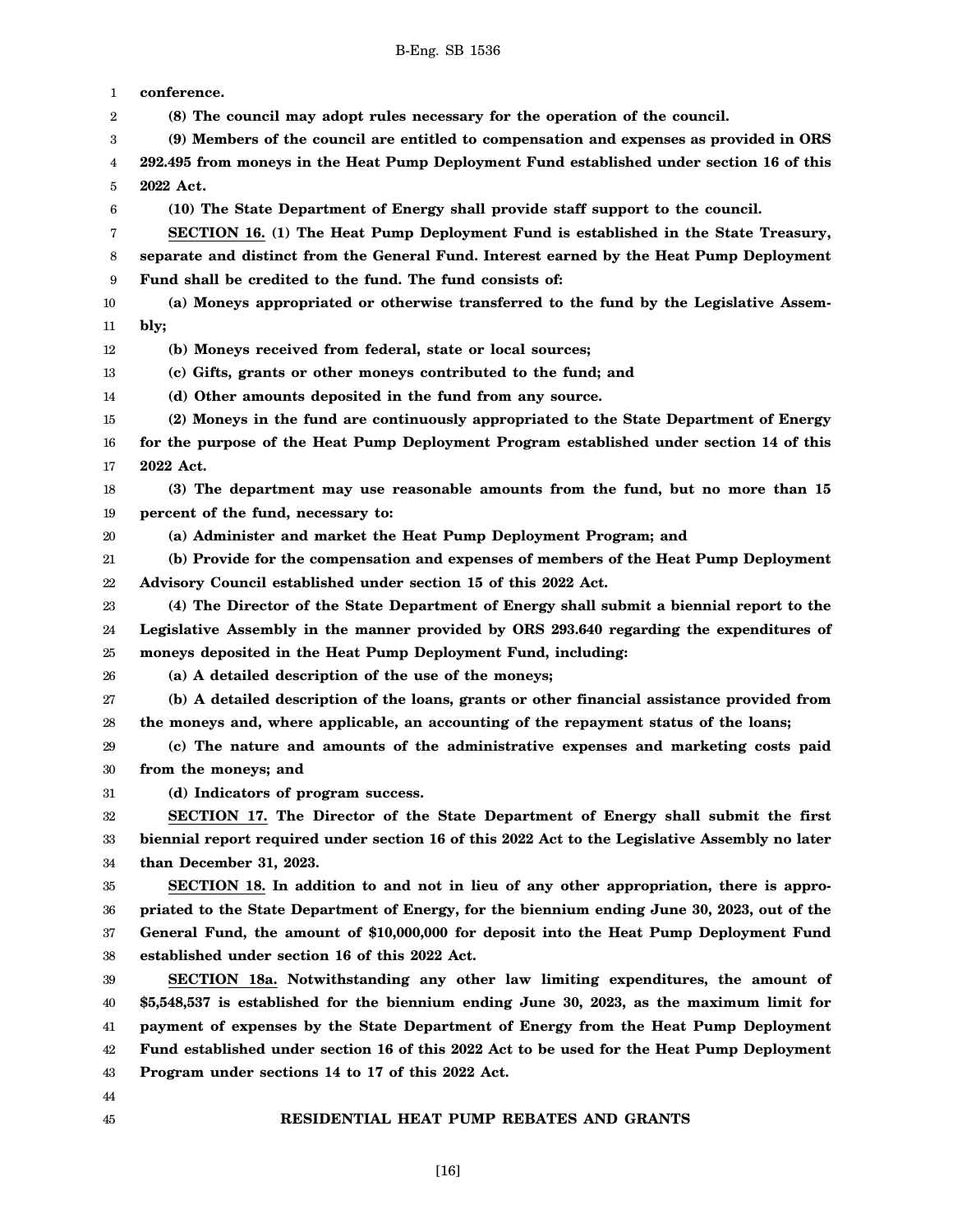1 2 3 4 5 6 7 8 9 10 11 12 13 14 15 16 17 18 19 20 21 22 23 24 25 26 27 28 29 30 31 32 33 34 35 36 37 38 39 40 41 42 43 44 **SECTION 19. (1) The State Department of Energy shall provide rebates for the purchase and installation of air-source or ground-source heat pumps to owners of a dwelling unit used as a residential tenancy and to owners of a manufactured dwelling or recreational vehicle who rent a space in a manufactured dwelling or recreational vehicle park. (2)(a) Rebates available under this section may only be claimed by a contractor that installs a heat pump for the owner of a residential dwelling unit in Oregon. A contractor that claims a rebate under this section must use the full amount of the rebate to reduce the net cost to the customer of the purchase of the heat pump for which the rebate is issued. (b) The amount that may be claimed as a rebate under this section may not exceed: (A) For the owner of a dwelling unit used as a residential tenancy, 60 percent of the purchase price of the heat pump. (B) For the owner of a manufactured dwelling or recreation vehicle, a percentage of the purchase price of the heat pump as established by the department. (c) To be eligible to claim a rebate on behalf of a customer under this section, a contractor that installs a heat pump must, at the time of the installation: (A) Hold any license, bond, insurance or permit required to sell and install the heat pump; (B) Demonstrate a history of compliance with the rules and other requirements of the Construction Contractors Board, the Bureau of Labor and Industries and the Workers' Compensation Division and the Occupational Safety and Health Division of the Department of Consumer and Business Services; and (C) Meet any other certification requirements set forth in rules adopted by the State Department of Energy. (3) To claim a rebate under this section, a contractor must: (a) Before installing a heat pump, apply to the department to reserve a rebate on behalf of the customer for whom the heat pump will be installed. (b) After installing the heat pump, verify the purchase and installation of the heat pump on a form provided by the department that must contain: (A) The location of the heat pump; (B) A description of the heat pump; (C) Evidence that the contractor is eligible to claim a rebate under subsection (2)(c) of this section; (D) A statement signed by both the contractor and the customer for whom the heat pump is installed that the customer has received the full value of the rebate as a reduction in the net cost of the purchase and installation of the heat pump and that the rebate was clearly reflected on an invoice provided to the customer; (E) The projected energy savings from the installation of the heat pump; and (F) Any other information that the department determines is necessary. (4) Rebates made under this section must be made from moneys in the Residential Heat Pump Fund established under section 21 of this 2022 Act. A rebate may be made only if there are moneys available in the fund to make the rebate. (5) Pursuant to the procedures for a contested case under ORS chapter 183, the department may: (a) Deny or revoke a contractor's eligibility to claim a rebate on behalf of a customer**

45 **under this section if the department finds that:**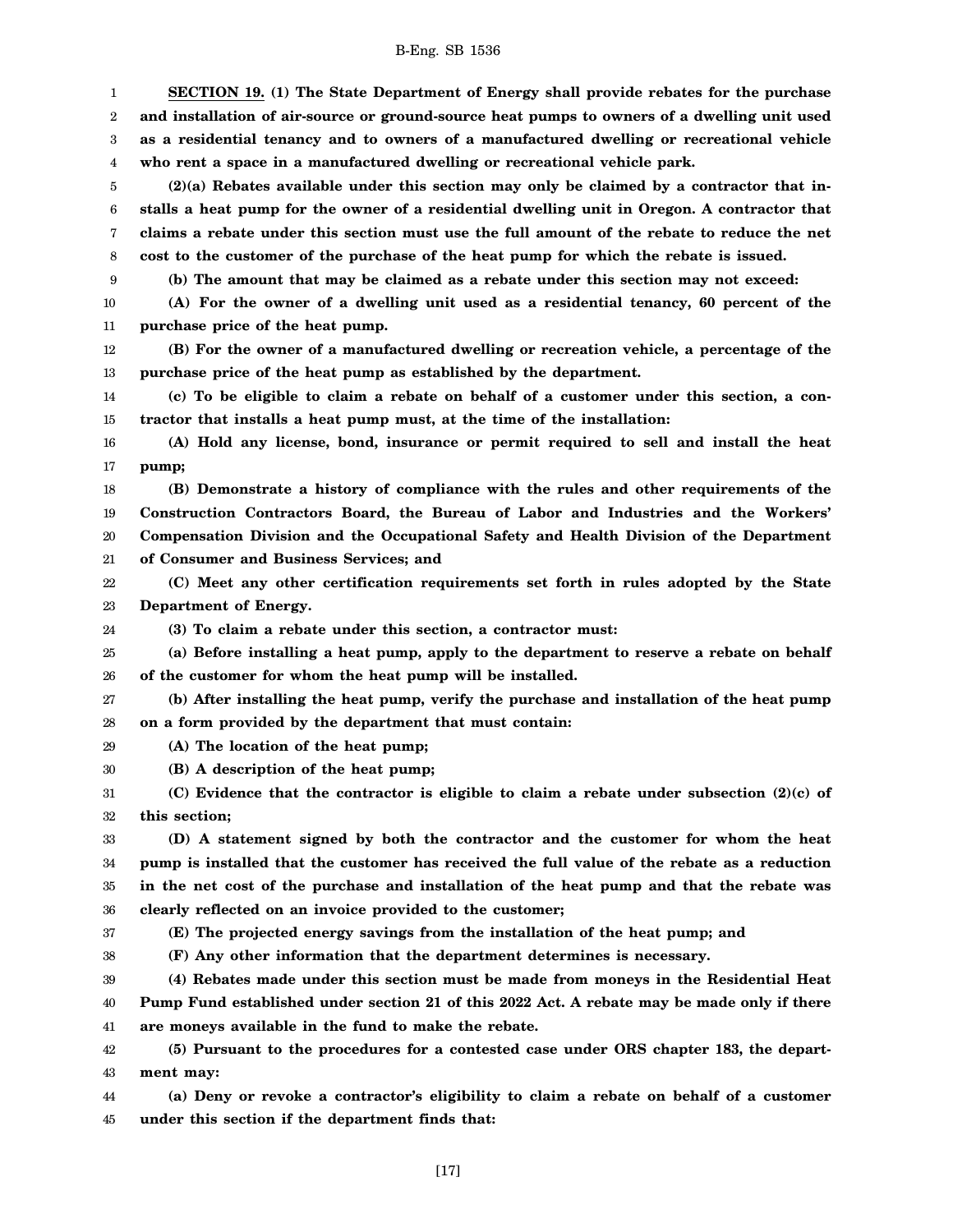| 1  | (A) The contractor's eligibility was obtained by fraud or misrepresentation by the con-      |
|----|----------------------------------------------------------------------------------------------|
| 2  | tractor;                                                                                     |
| 3  | (B) The contractor's performance for installation of heat pumps does not meet industry       |
| 4  | standards; or                                                                                |
| 5  | (C) The contractor has misrepresented to customers either the program established un-        |
| 6  | der this section or the nature or quality of the heat pumps for which rebates are available. |
| 7  | (b) Revoke a rebate or a portion of a rebate made under this section if the department       |
| 8  | finds that:                                                                                  |
| 9  | (A) The rebate was obtained by fraud or misrepresentation; or                                |
| 10 | (B) The rebate was obtained by mistake or miscalculation.                                    |
| 11 | $(6)(a)$ The department may adopt rules to administer the rebate program.                    |
| 12 | (b) In adopting rules under this section, the department may coordinate or consult with:     |
| 13 | (A) The Housing and Community Services Department, the Building Codes Division of the        |
| 14 | Department of Consumer and Business Services and any other relevant state agencies;          |
| 15 | (B) Nonprofit organizations and utilities; and                                               |
| 16 | (C) Other incentive providers.                                                               |
| 17 | (c) Rules adopted under this section may include:                                            |
| 18 | (A) Preferences for providing rebates that benefit low and moderate income residential       |
| 19 | tenants;                                                                                     |
| 20 | (B) Preferences for providing rebates to support heat pumps with superior energy effi-       |
| 21 | ciency;                                                                                      |
| 22 | (C) Provisions for determining eligibility and verification of heat pumps; and               |
| 23 | (D) Policies and procedures for the administration and enforcement of this section and       |
| 24 | section 21 of this 2022 Act, which may include policies and procedures for audits and in-    |
| 25 | spections.                                                                                   |
| 26 | SECTION 20. (1) The State Department of Energy shall provide grants for upgrades, in-        |
| 27 | cluding electrical and mechanical upgrades, to facilitate the installation of heat pumps for |
| 28 | owners of a dwelling unit or a manufactured dwelling for whom a rebate has been reserved     |
| 29 | under section 19 $(3)(a)$ of this 2022 Act.                                                  |
| 30 | (2) Grants made under this section must be made from moneys in the Residential Heat          |
| 31 | Pump Fund established under section 21 of this 2022 Act. A grant may be made only if there   |
| 32 | are moneys available in the fund to make the grant.                                          |
| 33 | (3)(a) The department shall adopt rules to administer the grant program.                     |
| 34 | (b) In adopting rules under this section, the department may coordinate or consult with:     |
| 35 | (A) The Housing and Community Services Department, the Building Codes Division of the        |
| 36 | Department of Consumer and Business Services, the United States Department of Energy         |
| 37 | and any other relevant agencies;                                                             |
| 38 | (B) Nonprofit organizations and utilities; and                                               |
| 39 | (C) Other incentive providers.                                                               |
| 40 | (c) Rules adopted under this section must include:                                           |
| 41 | (A) Preferences for providing grants that benefit low and moderate income residential        |
| 42 | tenants;<br>(B) Provisions for determining eligibility and verification of the upgrades; and |
| 43 |                                                                                              |
| 44 | (C) Policies and procedures for the administration and enforcement of this section.          |

45 **SECTION 21. (1) The Residential Heat Pump Fund is established in the State Treasury,**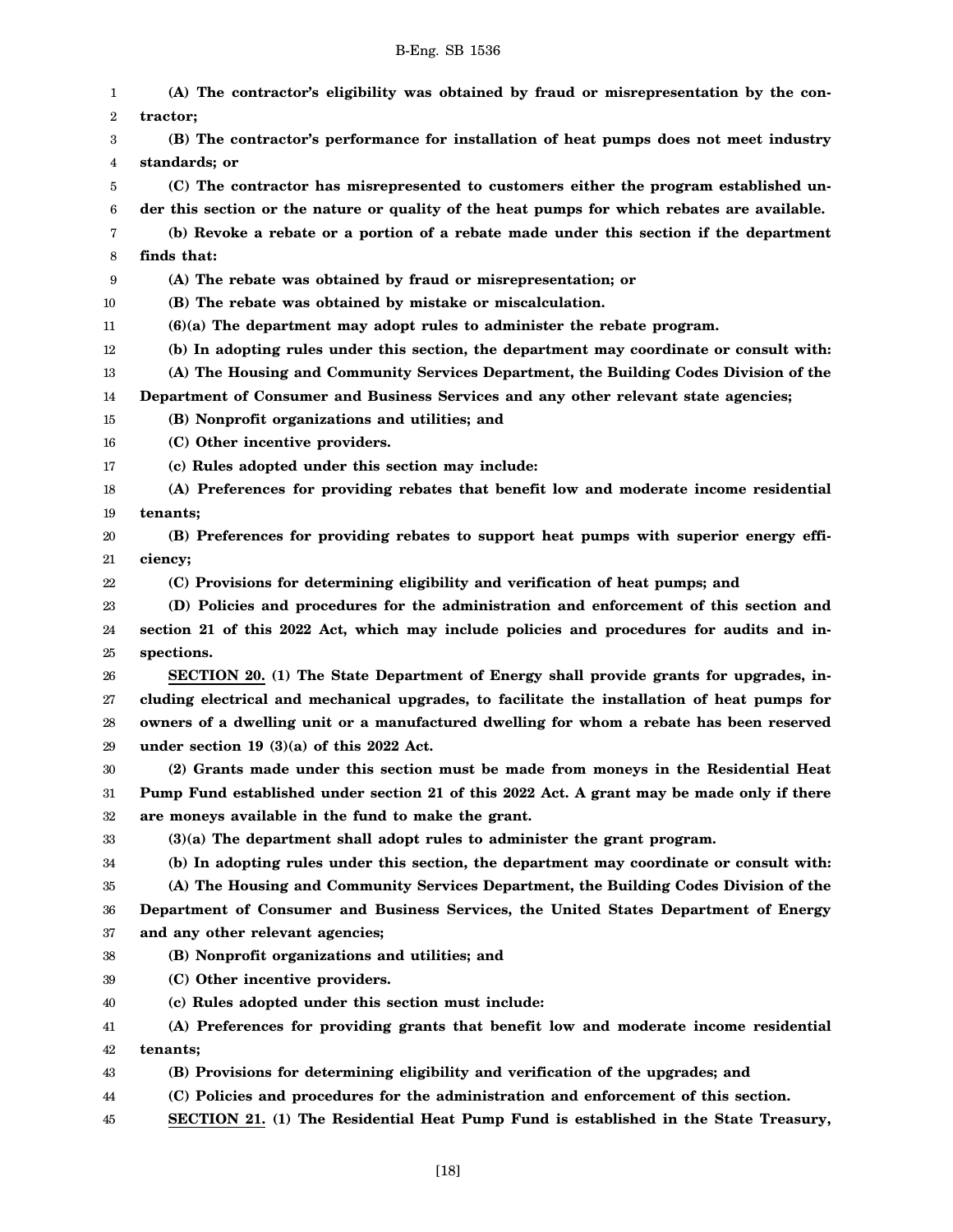1 2 3 4 5 6 7 8 9 10 11 12 13 14 15 16 17 18 19 20 21 22 23 24 25 26 27 28 29 30 31 32 33 34 35 36 37 38 39 **separate and distinct from the General Fund. Moneys in the Residential Heat Pump Fund consist of: (a) Amounts donated to the fund; (b) Amounts appropriated or otherwise transferred to the fund by the Legislative Assembly; and (c) Other amounts deposited into the fund from any public or private source. (2) Moneys in the fund are continuously appropriated to the State Department of Energy to be used to provide grants and rebates under sections 19 and 20 of this 2022 Act and to pay the costs and expenses of the department related to the administration and implementation of sections 19 and 20 of this 2022 Act. (3) In each calendar year, of the moneys available for issuing grants and rebate from the fund: (a) 25 percent must be reserved for affordable housing providers; and (b) 25 percent must be reserved for loans for owners of units occupied by households whose income is less than 80 percent of the area median income. SECTION 22. In addition to and not in lieu of any other appropriation, there is appropriated to the State Department of Energy, for the biennium ending June 30, 2023, out of the General Fund, the amount of \$15,000,000 for deposit into the Residential Heat Pump Fund established under section 21 of this 2022 Act. SECTION 22a. Notwithstanding any other law limiting expenditures, the amount of \$6,562,051 is established for the biennium ending June 30, 2023, as the maximum limit for payment of expenses by the State Department of Energy from the Residential Heat Pump Fund established under section 21 of this 2022 Act to be used for the residential heat pump rebate and grant programs under sections 19 to 21 of this 2022 Act. SECTION 23. (1) Sections 19 to 21 of this 2022 Act are repealed on January 2, 2025. (2) On the date of the repeal of sections 19 to 21 of this 2022 Act under subsection (1) of this section, any moneys in the Residential Heat Pump Fund that are unexpended, unobligated and not subject to any conditions or reservations under section 19 (3)(a) of this 2022 Act are transferred to the General Fund. COMMUNITY COOLING SPACES SECTION 24. (1) The State Department of Energy shall provide a grant to the nongovernmental entity that administers public purpose charge moneys under ORS 757.612 (3)(d) to enable the nongovernmental entity to assist landlords in creating or operating, whenever there is an extreme heat event as defined in section 2 of this 2022 Act for the county of the premises, one or more private community cooling spaces available to the landlord's tenants during the extreme heat event that are on or near the premises and that maintain a temperature of not higher than 80 degrees Fahrenheit.**

40

**(2) Assistance provided under this section may include:**

41 42 **(a) Grants to landlords to create or operate community cooling spaces that will accommodate at least five individuals.**

43 **(b) Information to landlords regarding:**

44 **(A) Lists of providers and installers of suitable cooling devices;**

45 **(B) Private and government programs that may be used to create or operate community**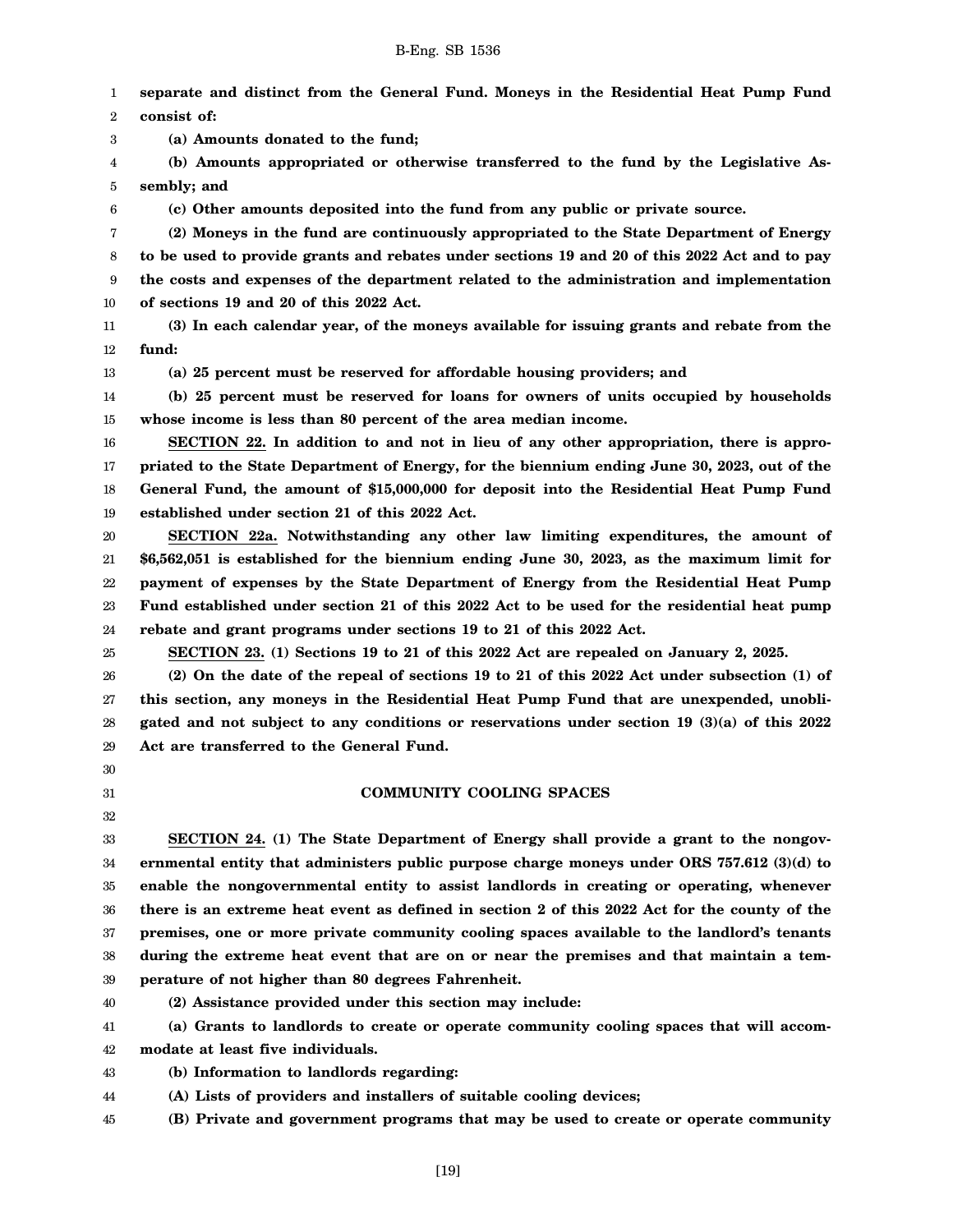1 2 3 4 5 6 7 8 9 10 11 12 13 14 15 16 17 18 19 20 21 22 23 24 25 26 27 28 29 30 31 32 33 34 35 36 37 38 39 40 41 42 43 44 45 **cooling spaces; and (C) Best practices and model technical specifications for installing and operating various temporary and permanent community cooling spaces. (c) Promoting the services relating to community cooling spaces under this section that are provided by the nongovernmental entity. (3) The nongovernmental entity receiving a grant under this section shall maintain separate accounting of the expenditures of the grant funds and shall report the accounting to the Public Utility Commission and the independent auditor described in ORS 757.746 (1)(d). The nongovernmental entity may not utilize moneys received under ORS 757.054 (4) or 757.612 (3)(d) for grant purposes under this section. SECTION 25. In addition to and not in lieu of any other appropriation, there is appropriated to the State Department of Energy, for the biennium ending June 30, 2023, out of the General Fund, the amount of \$2,000,000, to provide grants under section 24 of this 2022 Act. COOLING NEEDS STUDY SECTION 26. (1) The State Department of Energy shall study the cooling and electrical needs of publicly supported housing as defined in ORS 456.250, manufactured dwelling parks and recreational vehicle parks. The study should detail information including but not limited to the following: (a) The prevalence of cooling facilities; (b) The need for cooling facilities; (c) Barriers to transitioning housing and parks to include cooling facilities; and (d) When possible, specific scenarios for properties in development or preservation to add cooling facilities. (2) The Building Codes Division of the Department of Consumer and Business Services shall provide assistance in conducting the study under this section. SECTION 27. In addition to and not in lieu of any other appropriation, there is appropriated to the State Department of Energy, for the biennium ending June 30, 2023, out of the General Fund, the amount of \$500,000, to perform the duties of the department under section 26 of this 2022 Act. SECTION 28. Section 26 of this 2022 Act is repealed on January 2, 2025. STATE DEPARTMENT OF ENERGY REPORTS SECTION 29. No later than September 15, 2023, the State Department of Energy shall provide a report to an appropriate interim committee of the Legislative Assembly in the manner provided in ORS 192.245 on: (1) The heat pump grants and rebates under sections 19 and 20 of this 2022 Act; (2) The community cooling spaces under section 24 of this 2022 Act; and (3) The results of the cooling needs study under section 26 of this 2022 Act. WARMING AND COOLING SHELTERS SECTION 30.** ORS 431A.410 is amended to read: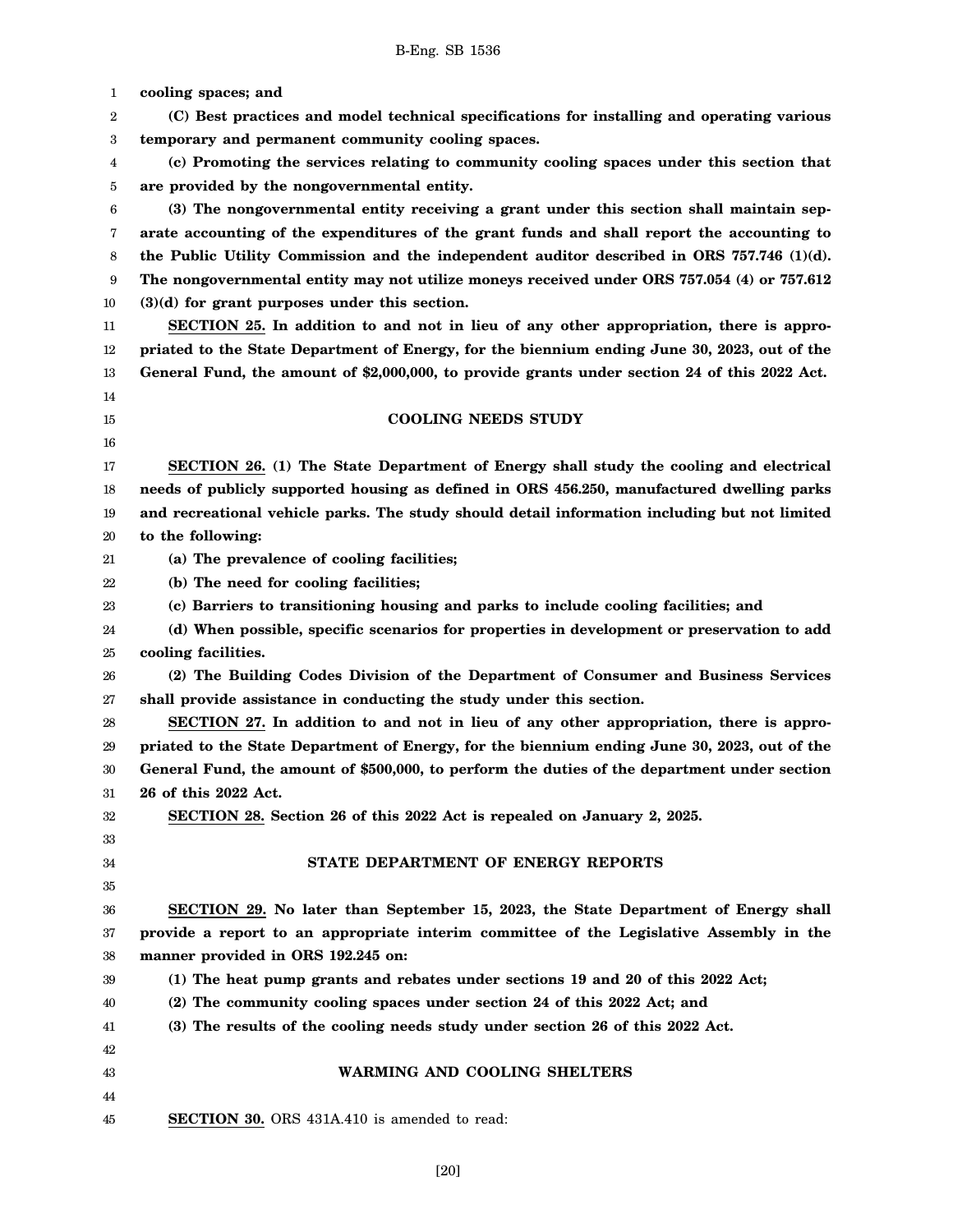| 1  | 431A.410. (1) As used in this section, "smoke filtration system" means an air filtration system    |
|----|----------------------------------------------------------------------------------------------------|
| 2  | capable of removing particulates and other harmful components of wildfire smoke in a public build- |
| 3  | ing.                                                                                               |
| 4  | (2) In consultation and coordination with the Oregon Health Authority, the Department of Hu-       |
| 5  | man Services shall establish and implement a grant program that allows local governments to:       |
| 6  | (a) Establish emergency [clean air] shelters for clean air, warming or cooling.                    |
| 7  | (b) Equip public buildings with:                                                                   |
| 8  | (A) Smoke filtration systems so the public buildings may serve as cleaner air spaces during        |
| 9  | wildfire smoke and other poor air quality events.                                                  |
| 10 | (B) Warming or cooling facilities so the public buildings may serve as temperate spaces            |
| 11 | during dangerously hot or cold conditions.                                                         |
| 12 | (3) The department shall require grantees to provide access to the [clean air] shelters at no      |
| 13 | charge.                                                                                            |
| 14 | (4) Warming or cooling shelters or facilities receiving grants under this section shall            |
| 15 | notify the 2-1-1 system provided for in ORS 403.400 to 403.430, regarding the shelter's location   |
| 16 | and capacity and shall keep the corporation updated with the shelter's hours and dates of          |
| 17 | operation.                                                                                         |
| 18 | <b>SECTION 31.</b> ORS 431A.412 is amended to read:                                                |
| 19 | 431A.412. The Department of Human Services is the lead state agency for clean air, warming         |
| 20 | and cooling shelter operations. The department shall:                                              |
| 21 | (1) Consult and collaborate with the Oregon Health Authority to align practices for voluntary      |
| 22 | evacuations and emergency sheltering operations.                                                   |
| 23 | (2) Coordinate with the authority in setting priorities for awarding grants described in ORS       |
| 24 | 431A.410.                                                                                          |
| 25 | (3) Provide support to local agencies that take lead roles in operating and planning [clean air]   |
| 26 | shelters in the local agencies' jurisdictions.                                                     |
| 27 | SECTION 32. In addition to and not in lieu of any other appropriation, there is appro-             |
| 28 | priated to the Department of Human Services, for the biennium ending June 30, 2023, out of         |
| 29 | the General Fund, the amount of \$2,000,000, to provide grants for emergency shelters or fa-       |
| 30 | cilities that include warming or cooling under ORS $431A.410$ (2)(a) or (b)(B).                    |
| 31 |                                                                                                    |
| 32 | <b>HEALTHY HOMES PROGRAM</b>                                                                       |
| 33 |                                                                                                    |
| 34 | <b>SECTION 33.</b> ORS 431A.400 is amended to read:                                                |
| 35 | $431A.400.$ (1) As used in this section:                                                           |
| 36 | (a) "Eligible entity" means a:                                                                     |
| 37 | (A) Local government as defined in ORS 174.116;                                                    |
| 38 | (B) Local housing authority;                                                                       |
| 39 | (C) Nonprofit organization;                                                                        |
| 40 | (D) Federally recognized Indian tribe in Oregon;                                                   |
| 41 | (E) Indian health center;                                                                          |
| 42 | $[(E)]$ (F) Coordinated care organization as defined in ORS 414.025;                               |
| 43 | $[(F)]$ (G) Community action agency as described in ORS 458.505; [or]                              |
| 44 | $[(G)$ Program administered by:                                                                    |
| 45 | (H) Manufactured dwelling park nonprofit cooperative as defined in ORS 62.803;                     |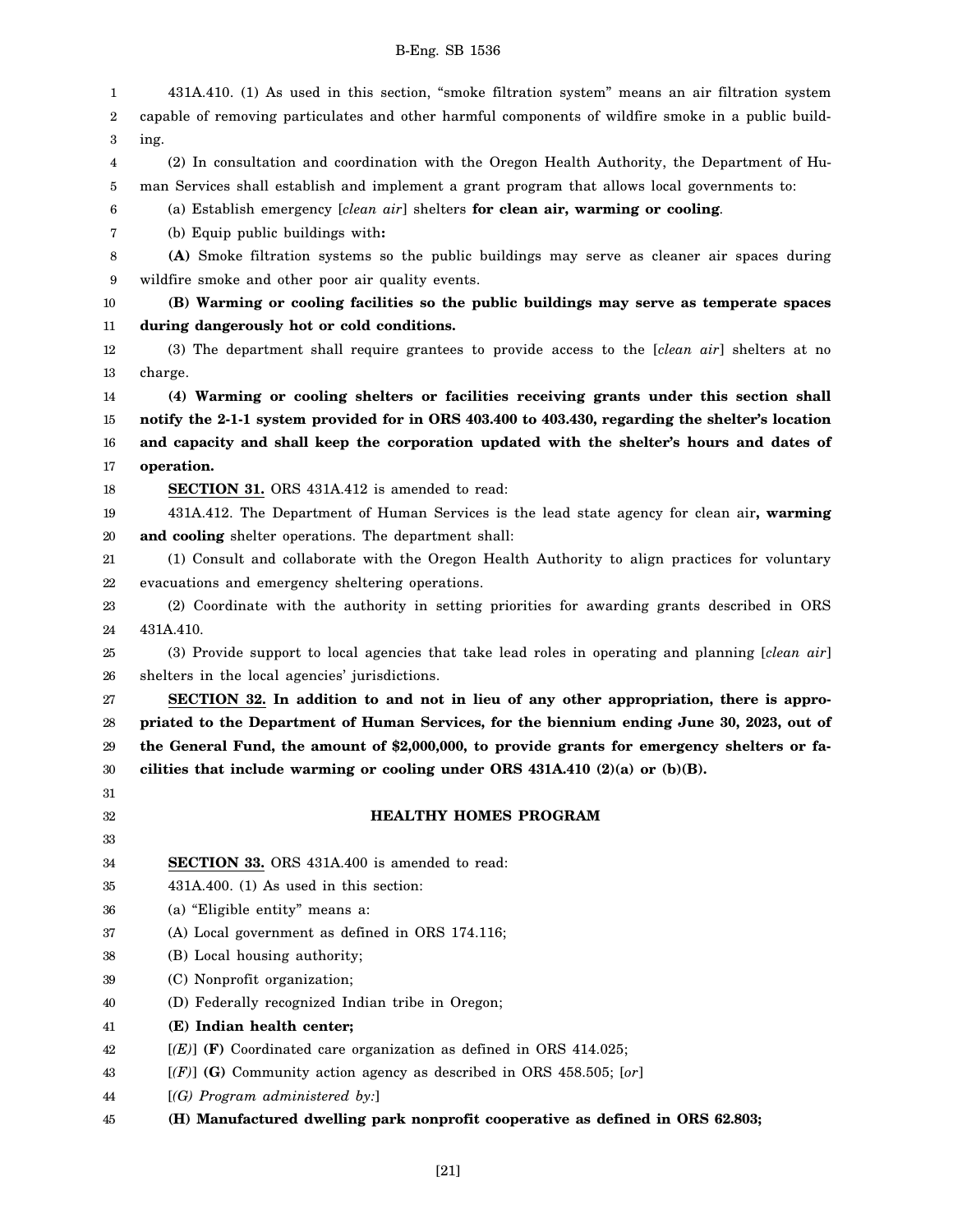1 [*(i)*] **(I)** An electric [*company*] **utility** as defined in ORS 757.600; or

2 [*(ii)*] **(J)** A natural gas utility as defined in ORS 757.392.

3 4 5 (b) "Environmental justice factor" means a circumstance or condition that impacts a community's ability to achieve a balance of health, economic or environmental benefits and burdens or that impacts a community's ability to participate in public processes.

6 7 (c) "Grant program recipient" means an eligible entity that has been awarded a grant from the Oregon Health Authority under this section.

8 9 10 (d) "Landlord" means a landlord, as defined in ORS 90.100, that meets eligibility criteria for a loan, grant or other financial assistance under the Healthy Homes Program as determined by the authority.

11 12 (e) "Low income household" means a household having an income equal to or below 80 percent of the area median family income as determined by the authority.

13 14 15 (f) "Nonprofit organization" means an organization or group of organizations that is described in section  $501(c)(3)$  of the Internal Revenue Code and is exempt from income tax under section  $501(a)$ of the Internal Revenue Code.

16 (g) "Repair and rehabilitation" includes actions that:

17 (A) Maximize energy efficiency of residences;

18 (B) Extend the usable life of residences; or

19 (C) Improve the health and safety of the occupants of residences, including:

- 20 (i) Radon abatement;
- 21 (ii) Lead abatement;
- 22 (iii) Mold and mildew abatement;

23 24 (iv) Installation of a smoke filtration system, an air purification system or ventilation or re-

duction of pathways for air infiltration;

25 (v) Removal of asthma or allergen triggers;

26 (vi) Structural or safety improvements that increase accessibility or visitability;

27 (vii) Improvements that make homes more fire resistant; [*and*]

28 (viii) Structural or safety improvements that promote seismic resiliency[*.*]**;**

29 30 **(ix) Improvements that reduce the reflection of heat on or around the home, including improvements related to trees, vegetation, green roofs or cool roofs; and**

31 32 **(x) Electrical upgrades that improve the safety of the home or support or enable the use of energy efficiency upgrades such as heating or cooling devices.**

33 34 35 36 (h) "Residence" means a dwelling that is intended for occupation by a single family and is occupied by one or more individuals who are members of a low income household as the individuals' principal residence, including a site-built home, manufactured home, residential trailer, mobile home, condominium unit or unit within multifamily housing.

37 38 39 (i) "Smoke filtration system" means a residential air filtration system that meets minimum efficiency standards, as determined by the authority, for the removal of particulates and other harmful substances generated by wildfires.

40 41 42 43 (2) The Healthy Homes Program is established within the Oregon Health Authority. The purpose of the program is to provide grants to eligible entities that provide financial assistance to persons in low income households to repair and rehabilitate their residences and to landlords to repair and rehabilitate dwelling units inhabited by low income households.

44 45 (3) To be eligible to receive grants from the Healthy Homes Program, an eligible entity must establish that it: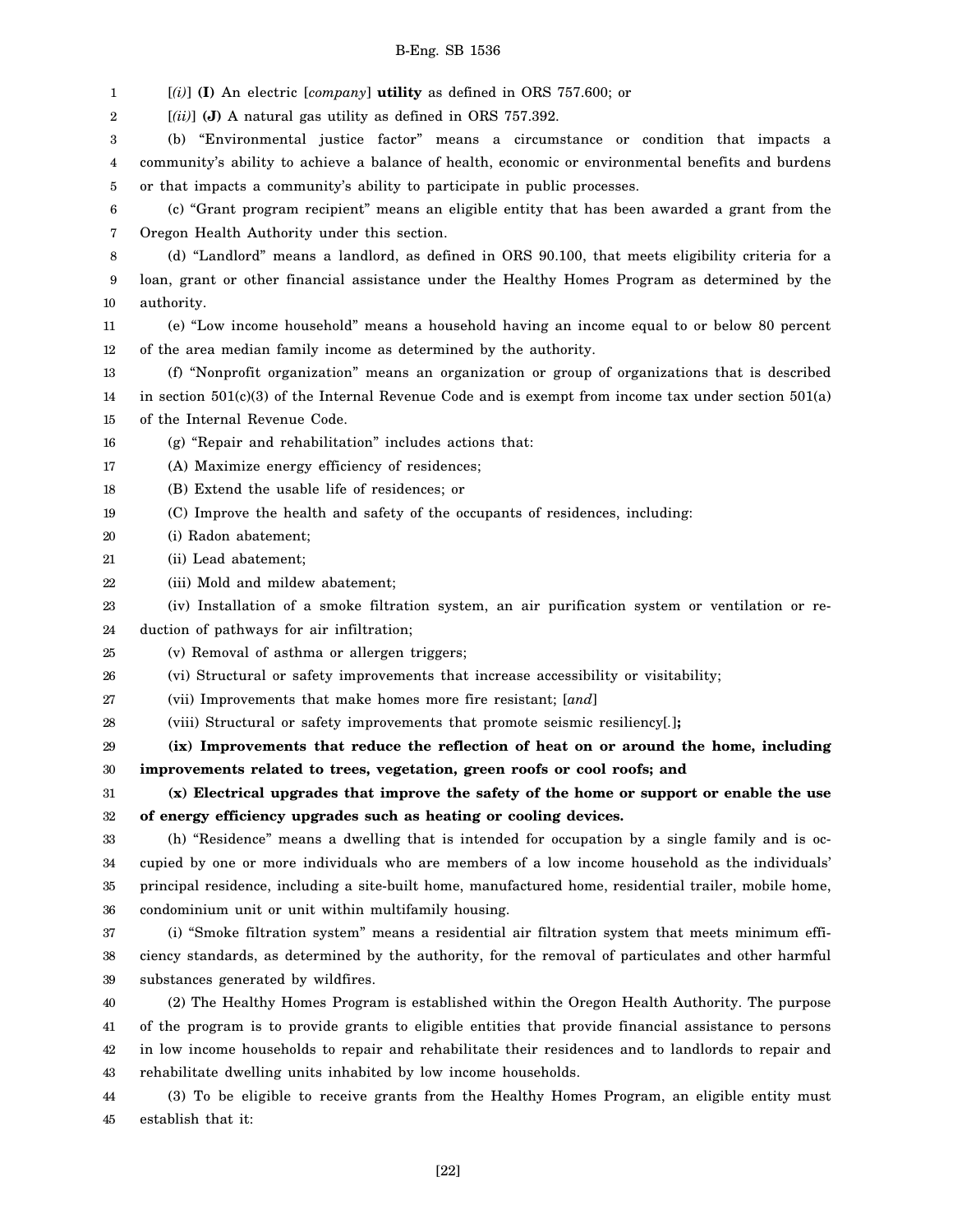1 2 3 4 5 6 7 8 9 10 11 12 13 14 15 16 17 18 19 20 21 22 23 24 25 26 27 28 29 30 31 32 33 34 35 36 37 38 39 40 41 42 43 44 45 (a) Serves or represents: (A) Communities with high concentrations of low income households; or (B) Communities impacted by environmental justice factors, including but not limited to: (i) Areas with above-average concentrations of historically disadvantaged households or residents with low levels of educational attainment, areas with high unemployment, high linguistic isolation, low levels of homeownership or high rent burden or sensitive populations; (ii) Areas disproportionately affected by environmental pollution and other hazards that can lead to negative public health effects, exposure or environmental degradation; or (iii) Other environmental justice factors as determined by the authority. (b) Has the capacity to administer grant funds received under this section. (c) Is able to comply with the requirements of all state and federal laws, rules and regulations. (4)(a) The authority shall adopt by rule processes for eligible entities to apply to receive grants from the Healthy Homes Program. The processes may include a request for proposals. (b) The authority may adopt by rule: (A) Standards for repair and rehabilitation activities conducted by low-income households; (B) Standards for repair and rehabilitation activities conducted by landlords; (C) Additional requirements for landlords who receive program funds; and (D) Provisions for the allocation of program funds including but not limited to allocations for types of eligible entities, types of recipients, types of housing and regions of this state. (c) The authority, in consultation with the Governor's Policy Advisor for Economic and Business Equity, may establish by rule standards for the work performed using grants from the program to be performed by disadvantaged business enterprises, minority-owned businesses, woman-owned businesses or businesses that service-disabled veterans own, as those terms are defined in ORS 200.005. (5) Upon being awarded a grant under this section, the grant program recipient shall enter into an agreement with the authority that contains provisions that: (a) Indicate the purposes for which the grant funds may be used; (b) Prohibit the grant program recipient from using more than 15 percent of grant funds for administrative expenses and program delivery costs; (c) Include the repayment provisions set forth in subsection (6) of this section; (d) Permit the authority to conduct audits and investigations of the grant program recipient regarding the purposes for which grant funds have been used; and (e) Require the grant program recipient to provide reports as set forth in subsection (7) of this section. (6) A grant program recipient must repay to the authority, in whole or in part, grant funds received under this section to the extent that: (a) The grant program recipient does not use the grant funds in accordance with the provisions of the grant agreement executed between the authority and the grant program recipient under subsection (5) of this section; or (b) The Director of the Oregon Health Authority determines that the grant program recipient must repay all or part of the grant funds on grounds of misappropriation, fraud or similar reasons after auditing or investigating the grant program recipient's operations and conducting a contested case hearing under ORS 183.413 to 183.470. (7) A grant program recipient shall report to the authority by June 30 of each year concerning the status and use of grant funds received under this section. The report required under this section may not disclose the personal information of the recipients of loans, grants or other financial as-